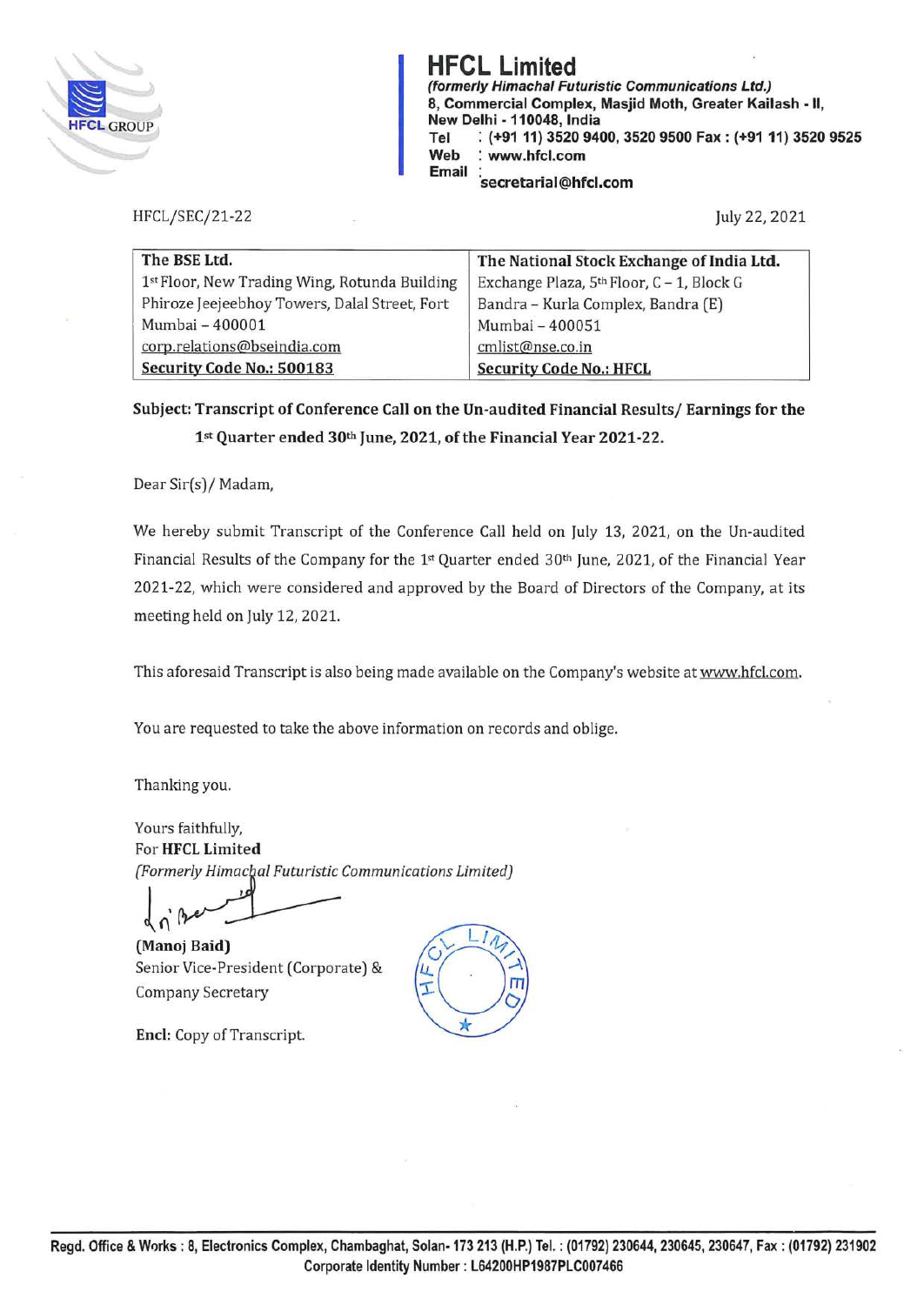

# **"HFCL Limited Q1 FY22 Earnings Conference Call Hosted by Prabhudas Lilladher"**

# **July 13, 2021**







**MANAGEMENT: MR. MAHENDRA NAHATA – PROMOTER & MANAGING DIRECTOR MR. V. R. JAIN – GROUP CFO MR. MANOJ BAID – GROUP COMPANY SECRETARY MR. AMIT AGARWAL – HEAD, IR**

**MODERATOR: MR. SAUMIL BHATIA – PRABHUDAS LILLADHER PRIVATE LIMITED**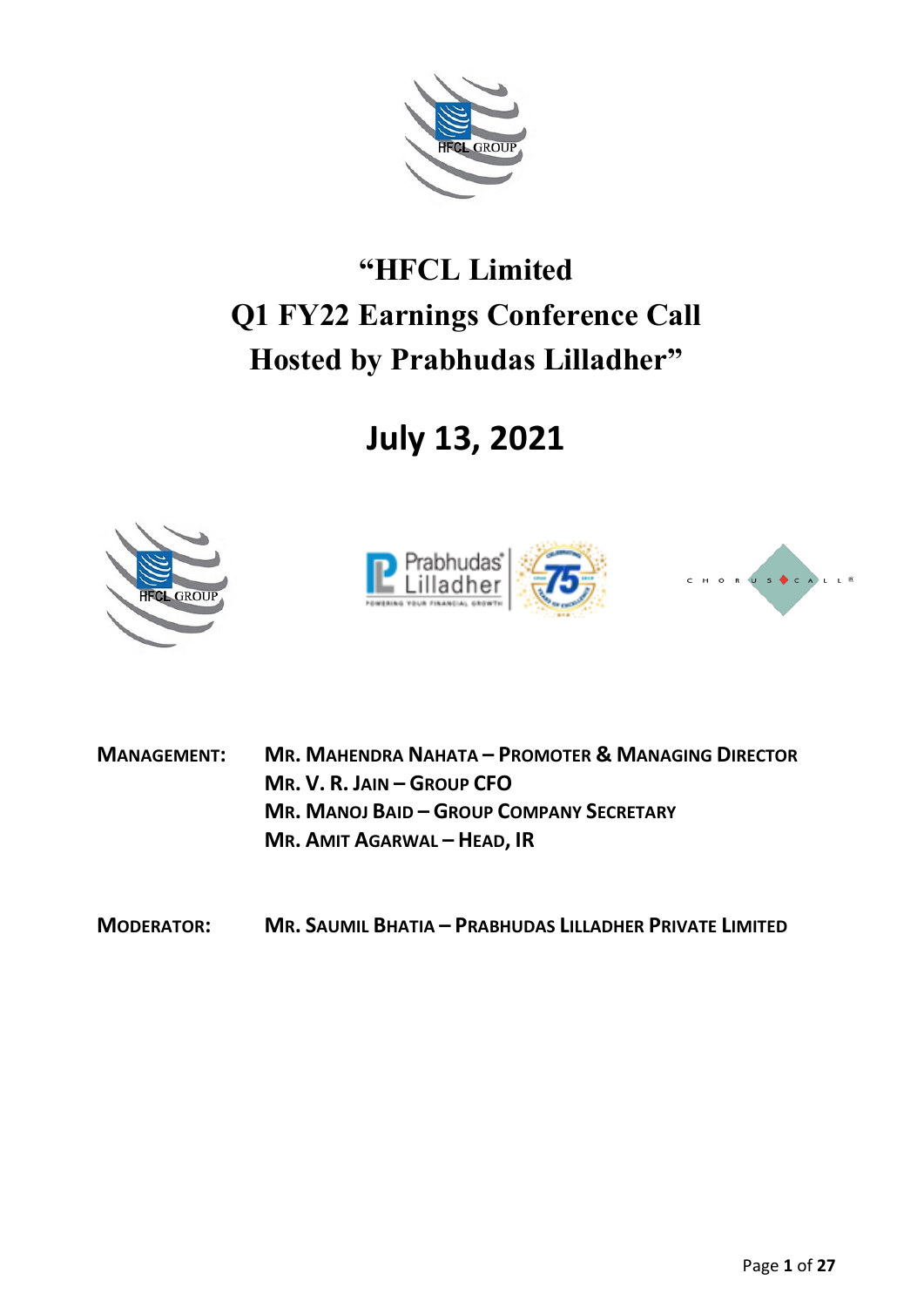# **HFCL LIMITED Q1 FY22 EARNINGS CONFERENCE CALL**

# - **Operator**

- Ladies and gentlemen, good day and welcome to HFCL Limited Q1 FY22 earnings conference call hosted by Prabhudas Lilladher Private Limited. As a reminder all participant lines will be in the listen only mode, and there will be an opportunity for you to ask questions after the presentation concludes. Should you need assistance during the conference call, please signal for an operator by pressing \* then 0 on your touch tone phone. Please note that this conference is being recorded. I now hand the conference over to Mr. Saumil Bhatia from Prabhudas Lilladher. Thank you and over to you sir.

# - **Moderator: Mr. Saumil Bhatia – Prabhudas Lilladher Private Limited**

- Thank you Ayesha. Good afternoon everyone and a warm welcome to you all for the HFCL Limited's first quarter FY22 results conference call. My name is Saumil Bhatia and I am from Prabhudas Lilladher. At the outset I would like to thank the management for giving us the opportunity to host this call. Before we begin I would like to mention a short cautionary statement. Some of the statements made in today's conference call may be forward looking in nature. Such forward looking statements are subject to the risks and uncertainties which could cause actual results to differ from those anticipated. Such statements are based on the management's beliefs as well as assumptions made by information currently available to the management. Audiences are cautioned not to place undue reliance on these forward looking statements in making any investment decisions. The purpose of today's earnings call is purely to educate and bring awareness about the Company's fundamental business and the financial overview of the quarter under review.
- Now I would like to introduce you to the management participating in today's earnings call. We have with us Mr. Mahendra Nahata – Promoter and Managing Director, Mr. VR Jain – Chief Financial Officer, Mr. Manoj Baid – Company Secretary, and Mr. Amit Agarwal – Head Investor Relations. I will now hand over the call to Mr. Mahendra Nahata for his opening remarks. Thank you.

# - **Mr. Mahendra Nahata – Promoter and Managing Director, HFCL Limited**

- Thanks Saumil. Thanks a lot for your introduction and good afternoon, ladies and gentlemen. Thanks to all of you for joining HFCL's earning call for the first quarter of financial year 2022. The quarter one of financial year 2022 results, press release and investor presentation are all available on the website of the Company and on the stock exchanges.

First of all, I hope you and your loved ones are healthy, and looking forward to better days ahead , since , vaccination drive has intensified, and also with the beginning of relaxation of lockdown restrictions in many parts of the world. The pandemic had brought the entire Country in severe difficulty and had forced governments and companies to relook at their traditional ways of doing business. I am humbled to inform you that HFCL has withstood the test of time with sustained business operations for which I am grateful to all our stakeholders, especially to our employees for braving the situation and managing to keep the operations going without any disruptions. Our actions have not only helped in ensuring smooth business operations but has also led to the steady performance reported this quarter despite COVID-19 restrictions.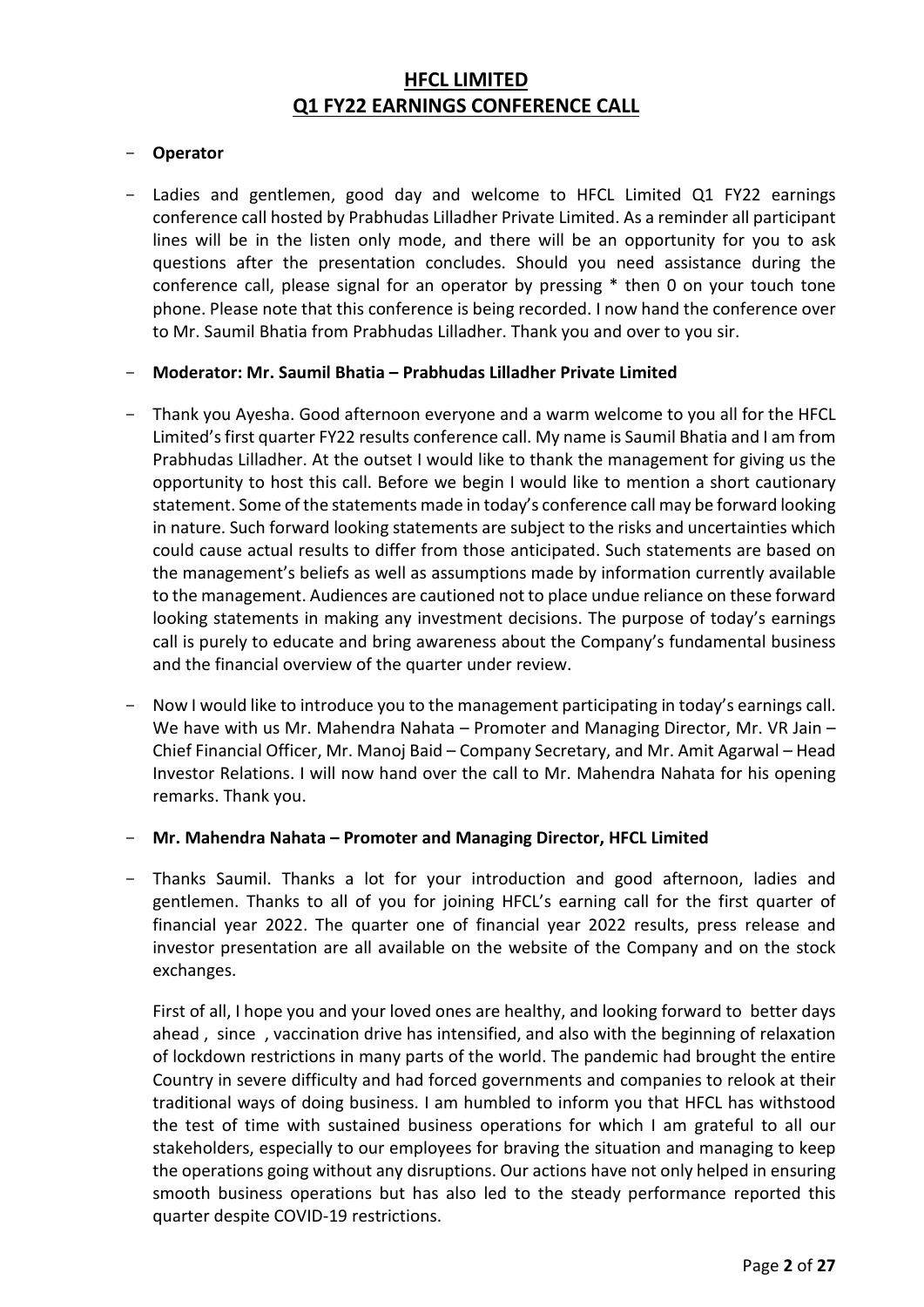- Friends, as you all know, India is the second largest telecom market globally. Telecom is also the backbone of a digital economy and digitally connected India. Initiatives taken by the Government of India such as performance linked incentive scheme augurs very well to boost the indigenous telecom business. This will help our Country in a long way in making the country a global hub for telecom innovation and telecom manufacturing. The scheme has been introduced at the most appropriate time when not only the domestic industry is geared up for starting manufacturing operations within India, but also large manufacturing giants from across the world are increasing their presence in India. At HFCL through its wholly owned subsidiary, HFCL Technologies Private Limited, has also submitted its application under PLI Scheme.
- Coming to our growth drivers, friends, the Department of Telecommunications has allotted additional spectrum for 4G wireless services to telecom operators in recently concluded auction. This will benefit HFCL as growth in optical fiber deployment would be critical to further improve the quality of telecom services and support the surging mobile internet demand as well as have potential to bring substantial social and economic benefits to consumers, businesses and state governments.
- Currently, India has a fiber based network spanning across 28 lakh kilometers as against the target setup by National Broadband Mission to deploy as much as 50 lakh kilometers of optical fiber by 2024. Union Cabinet has recently approved BharatNet to be implemented on public-private-partnership model. The tenders on the project are to be floated very soon. This network is projected to have demand of 12 lakh kilometers of fiber optic cable comprising of both overhead and underground cables. This massive demand of fiber optic cables coupled with the demand of associated transport and access equipment like Wi-Fi and optical access equipment presents tremendous business opportunities for the Company both in equipment and project segment.
- Secondly, Union Cabinet approving 5 megahertz 4G spectrum for Indian Railways is a great opportunity for us. With estimated investment of over Rs. 25,000 crores, the project entails to provide secure voice, video as well as data communication services for operational, safety and security applications of national transporters' network. The 4G long term evolution technology system specific to railways which is called 4G LTER, R means railways, will be used for modernizing signaling, and for ensuring train protection, safety, while also maintaining constant communication between loco pilots and guards. We sense tremendous opportunity openings for us from this modernization campaign of the Indian Railways.
- As you all know trial spectrum for 5G has already been allotted to telecom operators. Auction for commercial use of 5G spectrum is expected to happen in the beginning of 2022. Rollout of 5G networks will result in massive increase in demand of optical fiber cable, related radio access network, and other required equipment. This again presents an excellent market opportunities for the Company. Your Company will present large number of equipment and services segment required for 5G network. To name a few, as you all know, we are one of the largest capacities of manufacturing fiber optic cables in the Country, which will see upsurge in demand when 5G networks are implemented.
- Secondly, we have started development of 5G radio access networks both for macro cells and small cells which will be required in very large numbers in the 5G network. We are in the process of starting development of transport network equipment like routers, fronthaul gateways and switches, which are also required for 5G networks in large quantity. In short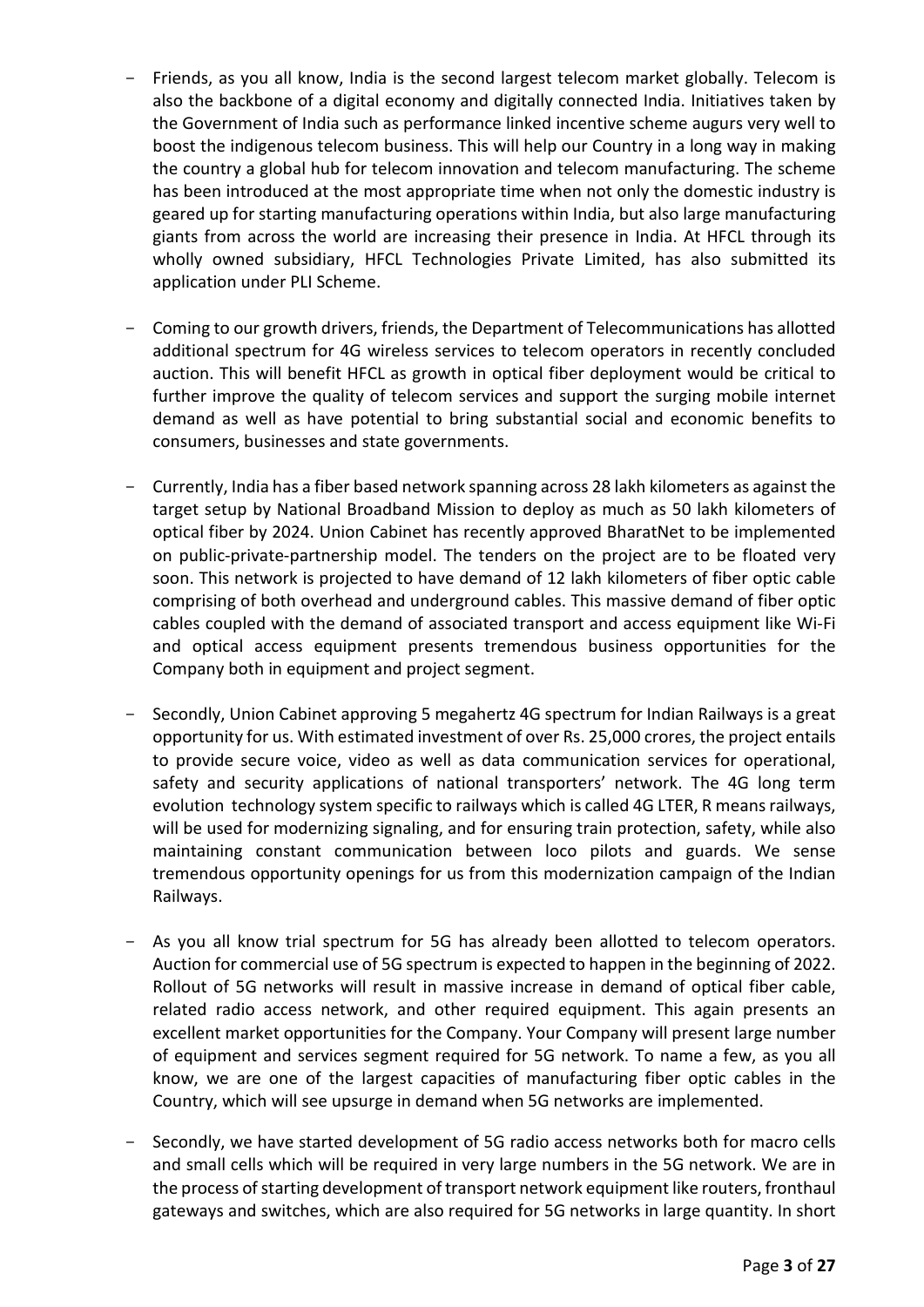5G-network implementation presents a very attractive and large opportunity for your Company both in domestic and international markets.

- As I have been maintaining over the previous earning calls, it is imperative for HFCL to keep pace with its capacity and capability buildup ahead of these opportunities. Having made significant strides in our advancement of technological and R&D capabilities, we have gone ahead with ramping up of our manufacturing capacities across our optical fiber and cable businesses. We are on course to increase our capacities across optical fiber, optical fiber cable and FTTH cable by 25%, 22% and 20% respectively. These capacities are coming at our Hyderabad, Goa and Chennai plants. Estimated commissioning dates range from Q2 to Q4 of financial year 2022 for various products. The Hyderabad facility expansion shall be manufacturing new types of cables including micro module, advanced ribbon cable, aerial cable, armored and un-armored cable amongst others.
- Furthering our quest of technological leadership, we did inaugurate our new R&D center at Bengaluru during this quarter. With a view to accelerate development of new technologies and next gen products and solutions, this is our dedicated R&D center for 5G and Wi-Fi products. Riding high on success of first PM-Wani Model village in Baslambi, Haryana, we are pleased to update you on our next project in Baidebettu in Karnataka. This demonstrates the strength of our indigenously developed Wi-Fi products which are PM-Wani compliant. The Project will connect the residents of this remote village with a slew of digital services in affordable and accessible manner. We plan to implement such network in many more villages.
- We continue to enhance the quality of our order book with the desired tilt of products and focus on bettering our margin and cash flows. As of 30<sup>th</sup> June, 2021, our consolidated order book stood at Rs.5,884 crores. New orders for fiber optic cables and equipment are being received regularly by your Company. Moreover, we have participated in tenders worth more than Rs.6,000 crores which are mostly for products and will get finalized in due course. You will be happy that 75% of pledged promoter shares have already been released till 5<sup>th</sup> July, 2021. We are fully focused to get the remaining 25% to release in the next couple of weeks.
- Let me now brief you on key performance metrics for the quarter.

Revenue for Q1 FY22 stood at Rs.1,206.87 crores as compared to Rs.699.76 crores in Q1FY21. Thus recording a year on year growth of 72.46%.

EBITDA for the quarter stood at Rs.191.54 crores as compared to Rs.83 crores in same period last year. In fact, EBITDA margin increased by 403 basis points and stands at 15.88% for Q1FY22.

For Q1 FY22 profit after tax rose to Rs.90.69 crores as compared to Rs.21.34 crores in Q1FY21 recording a growth of 325.82%.

PAT margins also improved by 448 basis points to 7.52% in Q1FY22 as compared to 3.04% in Q1FY21.

Segment revenue for telecom products during the quarter stood at Rs.375.40 crores as compared to Rs.205.41 crores in Q1FY21. We expect revenue from telecom products to continue their uptrend.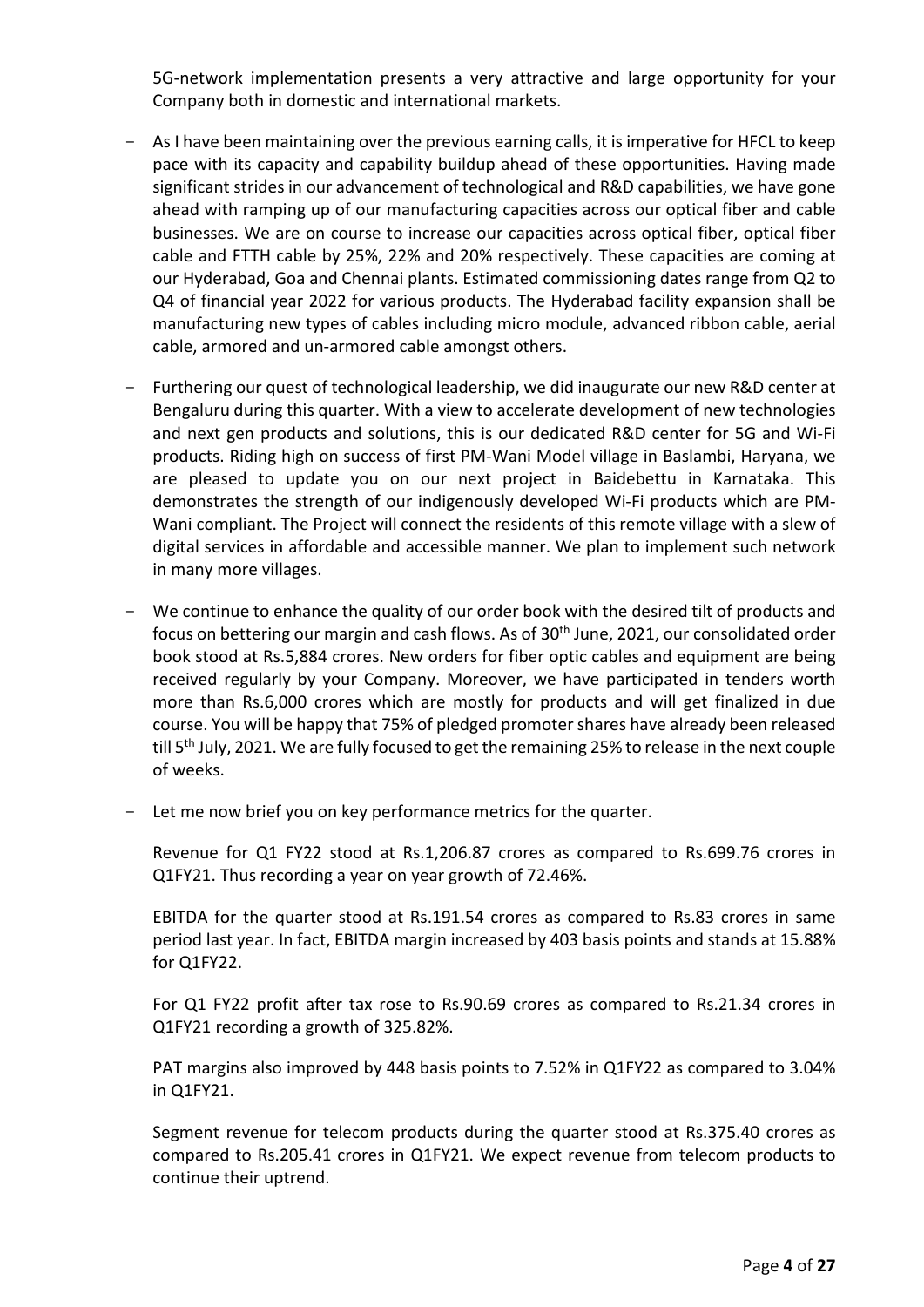Our other performance reflects sustained growth and strengthening our value proposition that we have achieved over the last few years.

Looking ahead our constant focus on innovation, steady expansion of our product bouquet, margin focus shift of the revenue mix, alignment of our offerings with emerging and future market opportunities, deepening of our market engagement in export geographies, added contribution from our under-development capacities and pursuit of new products and opportunities by our recently constituted dedicated 5G division shall keep fueling our journey towards sustained growth and profitability. The order and enquiry flow from domestic and also overseas markets has remained healthy. I am confident that we have done our homework well and laid a strong foundation for an exciting future. We are focusing on achieving the targets we have set for the next few years and we are confident to keep that growth momentum continue in the years to come.

Thank you very much once again for your keen participation in our growth journey and I wish all of you good health. With this, I conclude my opening remarks. I open the floor for question and answer session. Thank you very much.

# - **Moderator**

- Thank you very much. We will now begin the question and answer session. Anyone who wishes to ask a question may please press \* and 1 on their touch phone. If you wish to remove yourself from the question queue, you may press \* and 2. Participants are requested to use handsets while asking a question. Ladies and gentlemen we will wait for a moment while the question queue assembles. The first question is from the line of Ashish Dhawan from Ashish Dhawan and Company. Please go ahead.
- **Mr. Ashish Dhawan – Ashish Dhawan and Company**
- Good evening Mr. Nahata. Thank you for this opportunity.
- **Mr. Mahendra Nahata – Promoter and Managing Director, HFCL Limited**
- Yeah please go ahead Ashish.
- **Mr. Ashish Dhawan – Ashish Dhawan and Company**
- Yeah my first question would be as to your order book. Can you elaborate a little bit on your order book, how much you achieved this quarter?
- **Mr. Mahendra Nahata – Promoter and Managing Director, HFCL Limited**
- Our current quarter order book you know Ashish orders keep on coming in bits and pieces.
- **Mr. Ashish Dhawan – Ashish Dhawan and Company**
- Why is your order book amount reducing? Like in every presentation, it is coming down every quarter.
- **Mr. Mahendra Nahata – Promoter and Managing Director, HFCL Limited**
- You have to understand one thing. I have been telling in every earnings call that we are going to increase our revenue from products rather than EPC projects. And products orders are not received in a huge quantum as such. As an EPC project, you will receive one order in a big quantum and then no order will come for 2 years. In Products orders you keep on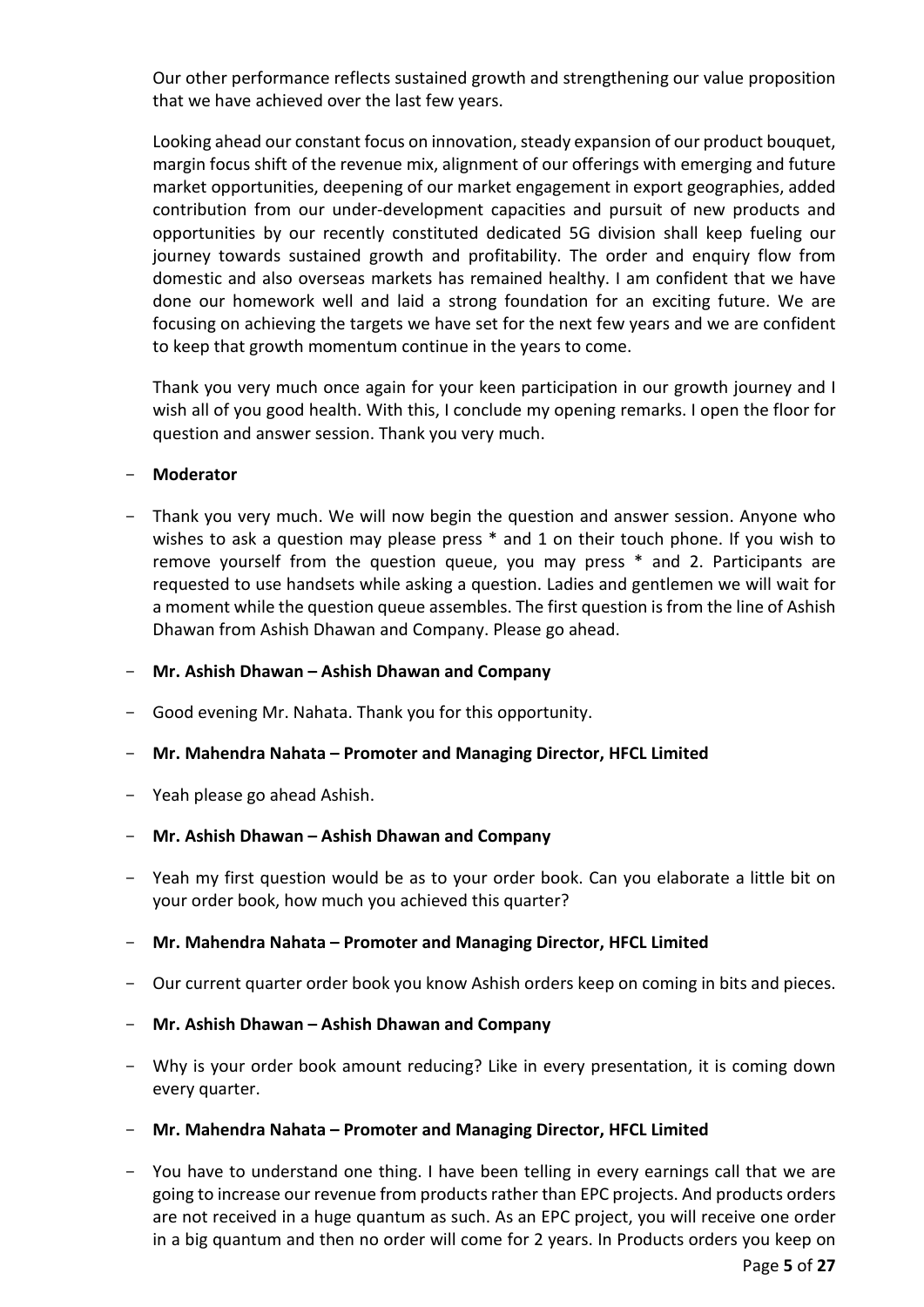receiving which have to be delivered in next 2 or 3 months. Now if orders are to be delivered in 2 months or so, then they are received in smaller quantities. Not in a larger quantity. That is when you see the revenues shifting to products from EPC, you will find that order book at one point of time is not very large compared to what you would have got from EPC. But overall order flow in the year and overall revenue will keep up its momentum of growth as we have already projected that we are going to have a growth of 15 to 20% in the current financial year. That is what we expect that our growth will be 15 to 20% in our revenue in the current financial year. So EPC orders going down because of execution of the project does not mean that overall revenue will go down in any case. Because as I said earlier we expect in the current year 45% of our revenue will come from products and the product orders are not received as I said for a year or two. They are received for 2 months, 3 months, 1 month kind of a situation. So therefore you would find order book reducing but overall revenue growing.

# - **Mr. Ashish Dhawan – Ashish Dhawan and Company**

- Yes sir. And you said that it is 15 to 20% growth of revenue that you are looking for the coming years let's say 3 to 4 years?
- **Mr. Mahendra Nahata – Promoter and Managing Director, HFCL Limited**
- That is what we expect, looking at the order book and looking at the market, we expect 15 to 20% growth.
- **Mr. Ashish Dhawan – Ashish Dhawan and Company**
- 15 to 20% growth every year?
- **Mr. Mahendra Nahata – Promoter and Managing Director, HFCL Limited**
- I am talking about the current year.
- **Mr. Ashish Dhawan – Ashish Dhawan and Company**
- And sir a little forward looking statement for 3 to 4 years if you can…
- **Mr. Mahendra Nahata – Promoter and Managing Director, HFCL Limited**
- I cannot give forward-looking statement Ashish but looking at the market situation the way the market is growing, 5G, FTTH, BharatNet, I expect this growth momentum will continue and not only India. As we are developing our own products and technologies like 5G, Wi-Fi, optical access network, like for example transport network for 5G, these are our own IPRs, our own technologies. They have a huge market abroad also and not only these technologies and products, we are exporting fiber optic cable also and all these put together there is a huge market opportunity not only domestically but internationally also. Therefore, there is no reason for me not to believe that this current growth momentum will be kept up in future also.
- **Mr. Ashish Dhawan – Ashish Dhawan and Company**
- And sir my last question, would be please can you throw some light on BSNL's current position and are you again participating in BSNL tenders?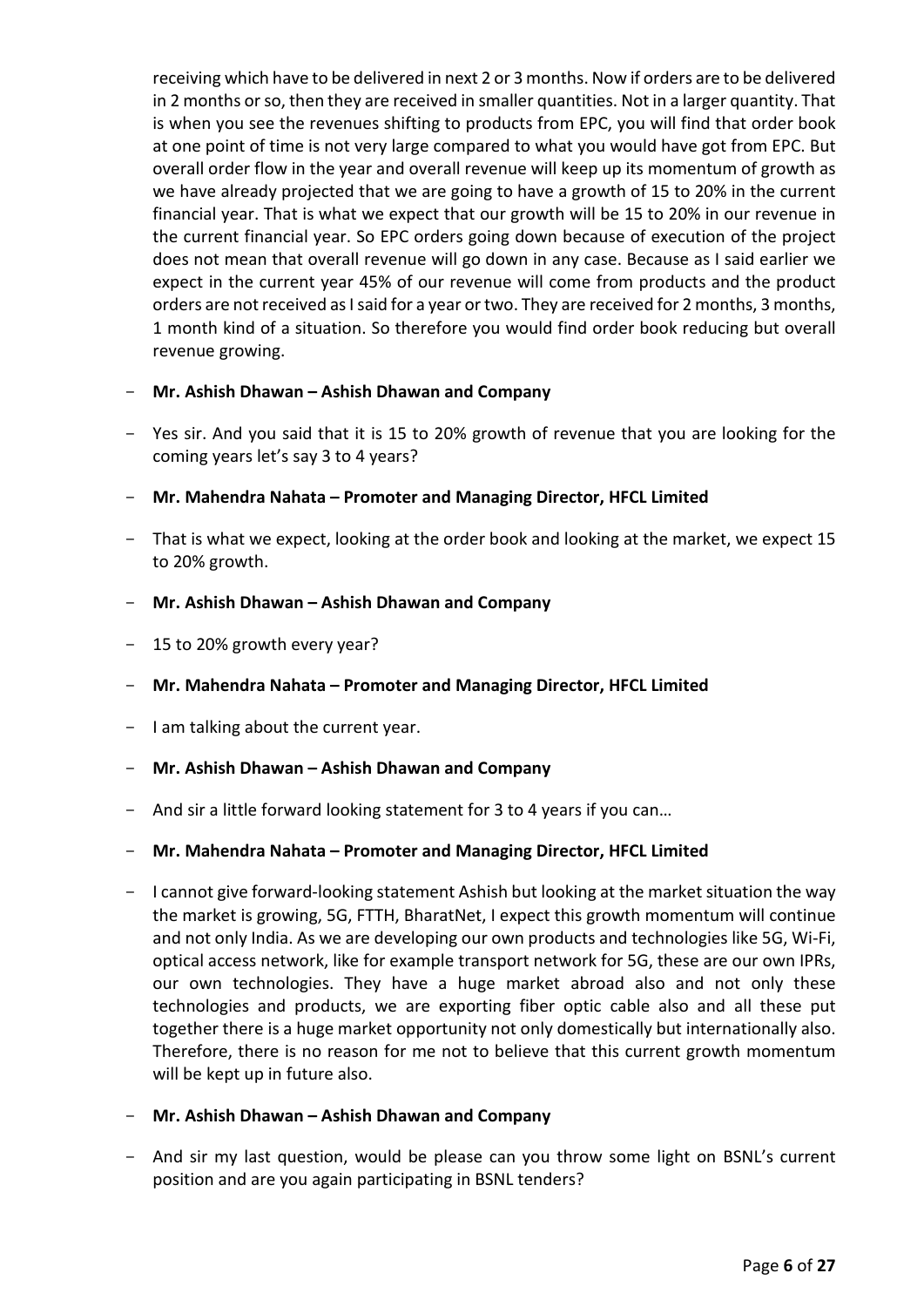- BSNL's current position has improved, our receivables from BSNL have come down considerably and as far as participating with BSNL's current 4G tenders are concerned, we have applied for doing proof of concept. Now first let the proof of concept be completed, let us qualify in that, then we will decide how to move ahead in that.
- **Mr. Ashish Dhawan – Ashish Dhawan and Company**
- Okay sir and in this quarter sir, investors always complained about mutual funds not buying shares of HFCL. This quarter do you think there is mutual fund buying that has come about?
- **Mr. Mahendra Nahata – Promoter and Managing Director, HFCL Limited**
- I cannot comment on that, who will buy or who will not buy. It is for the mutual funds…
- **Mr. Ashish Dhawan – Ashish Dhawan and Company**
- Do you have any knowledge based on investors that have come in or mutual funds have picked up stake?
- **Mr. Mahendra Nahata – Promoter and Managing Director, HFCL Limited**
- Pardon me, I couldn't get your question.
- **Mr. Ashish Dhawan – Ashish Dhawan and Company**
- Are you aware of any mutual fund buying?
- **Mr. Mahendra Nahata – Promoter and Managing Director, HFCL Limited**
- Mutual funds have got but I am not remembering the names right now. But yes some mutual funds have bought shares.
- **Mr. Ashish Dhawan – Ashish Dhawan and Company**
- Thank you sir.
- **Moderator**
- Thank you. The next question is from the line of Saket Kapoorfrom Kapoor Company. Please go ahead.
- **Mr. Saket Kapoor – Kapoor Company**
- Yeah thank you sir. Thank you for the opportunity and sir steady state of numbers sir. As you have articulated to us investors that the mix is going to change and it will be more skewed towards the product side, so how is that going to change? Is the first quarter numbers reflecting the same? Correct me on that sir. Because when we see the turnkey contracts and services, there I think the revenue has declined on a Q on Q basis. But the margins have improved and on the purchase of stock in sales, there we see a figure on the vicinity of Rs.400-Rs.500 crores. So how should one look at this revenue from operations part when we have a large sum in this stock in trade portion. So if you could explain this mix and the way forward. When are we going to see that change of 45-55 happening?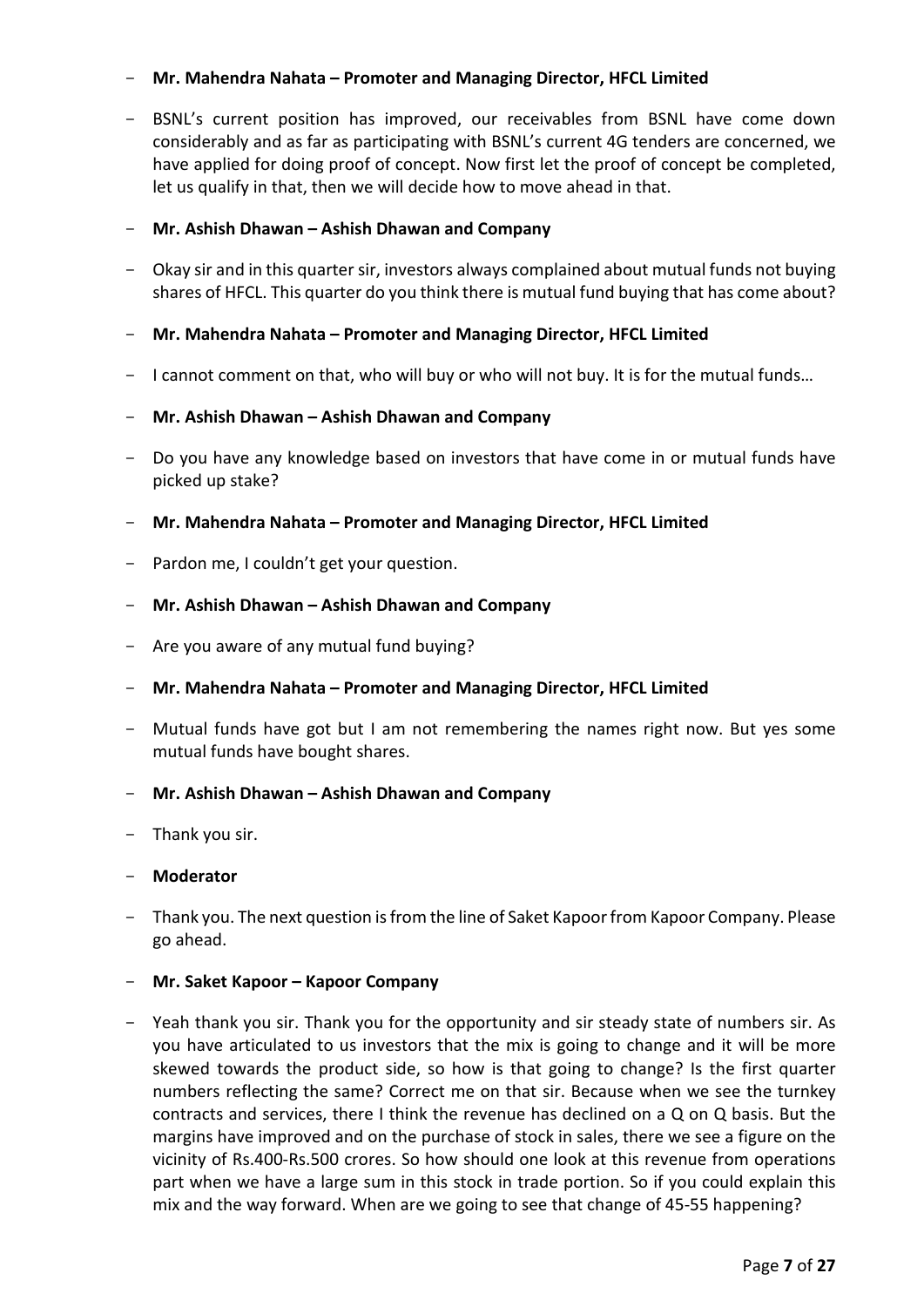- As far as products are concerned, this quarter we had a 31% revenue from the products. If you compare with the financial year 2021, it was 27%. This quarter it has increased to 31%. Overall, as I said our endeavor is to take it to 45% on a yearly basis. Now why would it increase?
- Number one, our capacity for fiber optic cable is getting expanded as I have informed you in my earlier presentation also and that revenue coming up will show increase in our product revenue number one.
- Number two, as the new products which are being designed are getting completed, they will start giving the revenue.
- Number three, Wi-Fi products which have already been designed, they will have increased revenue in the remaining part of the year. This last quarter also that could have had higher revenue but for I don't know whether you people are aware of semiconductor shortage worldwide. Worldwide there has been a huge shortage of semiconductors, which is the chips and because of that production of all kinds of telecom equipment has suffered all around the world. This is expected to ease down from mid of quarter 2 and then you will find the Wi-Fi and microwave radio products, point to point and point to multi-point which we have designed, they will also show increased revenue and you know all this put together as I said, there will be increased revenue from the products during the current financial year.

# - **Moderator**

- Thank you. We would request the participant to please come back to the question queue for any follow up questions. The next question is from the line of Mr. Hardik Vyas from ET. Please go ahead.
- **Mr. Hardik Vyas – ET**
- Good afternoon sir.
- **Mr. Mahendra Nahata – Promoter and Managing Director, HFCL Limited**
- Good afternoon Hardik.
- **Mr. Hardik Vyas – ET**
- My first question was pertaining to the PPP that we are seeing; BharatNet project is likely to take off on phase 2. Is it likely to take off any time soon in the second half of the year?
- **Mr. Mahendra Nahata – Promoter and Managing Director, HFCL Limited**
- Look you know BharatNet phase 2 has already been approved by the cabinet under PPP model and we expect the tender to be floated very, very soon, maybe within a week and the target of the Government is to finalize this in next 2-3 months' time frame and once it is finalized, it has to take up very fast. Because there would be set timelines given to the PPP players who come and get business out of this tender to implement the network in a defined timeframe. Because as you would recall the Prime Minister has already announced that in 3 years' time frame every village of the Country would be connected with fiber optic cable. Therefore, I expect this tender to be announced soon, to be decided soon and to be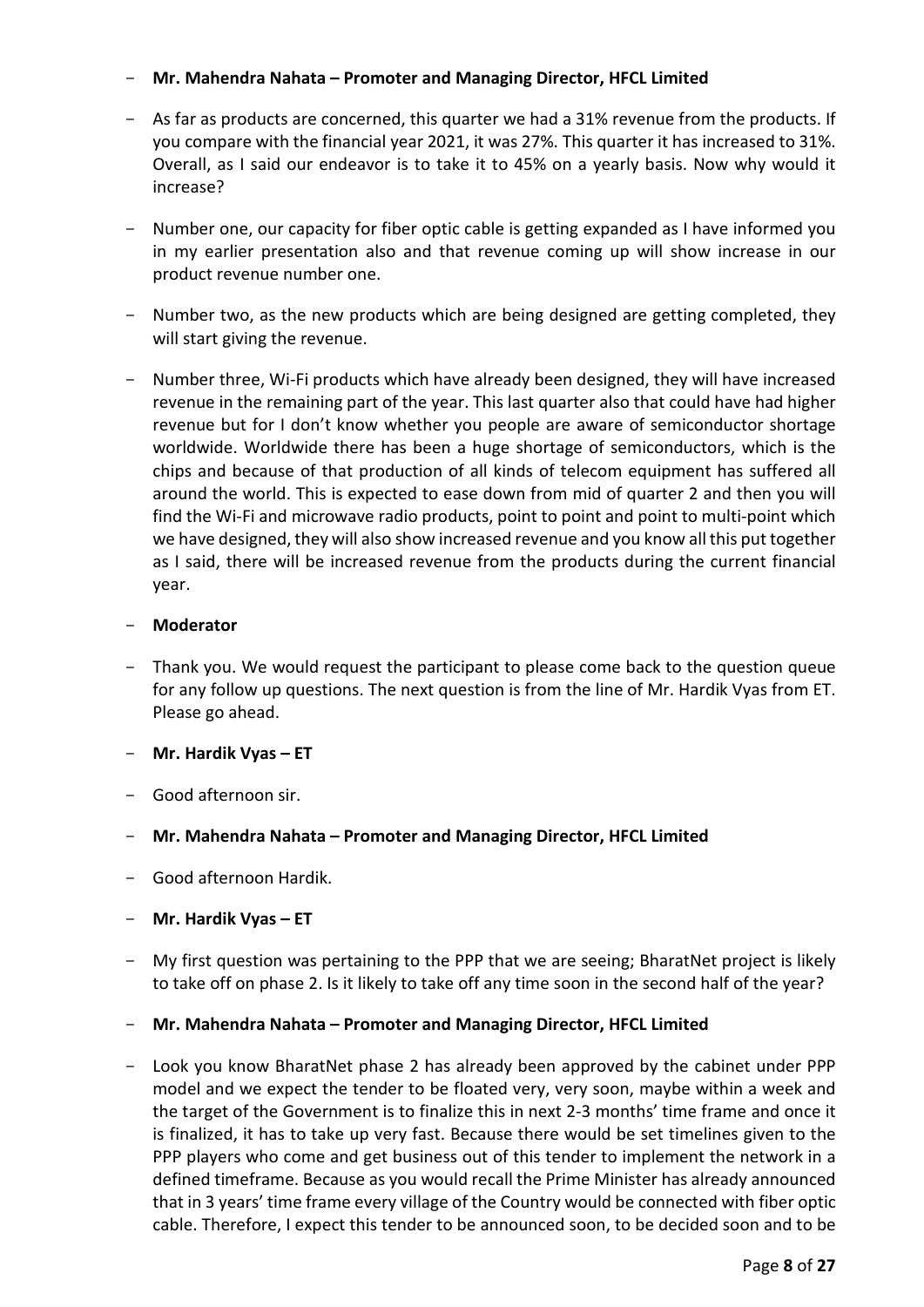implemented in a faster speed because there would be set guidelines for the parties, which are working on the PPP model. So I expect not only early finalization, early implementation, but as I said during my presentation, huge demand opportunity is coming up for fiber optic cable, and all kinds of associated equipment and I am looking at BharatNet PPP tender as a huge business opportunity for the Company as the supply of not only fiber optic cable, but all kinds of equipment which we are going to manufacture or we are manufacturing, for example Wi-Fi equipment. Whole reason for this broadband optical connectivity to the village is to give broadband connectivity to the villages for which Wi-Fi would be required. Some cases fiber to home would be required, for which we are preparing our equipment. Transport network would be required, router and all these things would be required. 40 GB router, 100 GB router, we are designing that. So all put together BharatNet presents a huge market opportunity to the Company, and this opportunity would start fructifying from next calendar year may be quarter 2 of next calendar year or may be little earlier also.

# - **Mr. Hardik Vyas – ET**

- Okay. So sir, follow up question on that is after the 4G options, are we also looking at private telcos giving the orders on the services front?

# - **Mr. Mahendra Nahata – Promoter and Managing Director, HFCL Limited**

- Services front you know we have already, been doing services for private operators in terms of optical fiber network being laid down by us. As I have told you many times, optical network for Jio in north India including for mobile services and also for FTTH services is being laid down by us. So not that we will be seeing revenue, we are already having revenue from 4G service providers currently in the form of getting the optical fiber network and the FTTH network all across north India.

# - **Mr. Hardik Vyas – ET**

- Yeah okay. So we are currently in services we are not having any BharatNet contribution which will grow only from next year second quarter onwards.

# - **Mr. Mahendra Nahata – Promoter and Managing Director, HFCL Limited**

- In the BharatNet phase 1 as you would recall, we have implemented Punjab network already. Jharkhand network is getting implemented and in the current quarter, which is going on, we see that there would be some reasonable revenue coming up from Jharkhand implementation surely which would be somewhere around Rs.100 crores plus.

# - **Mr. Hardik Vyas – ET**

- Okay. Sir last question on the product front, as compared to the last quarter that is the fourth quarter of last year, what is the volume of products that we have sold and I am asking this because this being a COVID hit quarter. So the product revenues were at par, but in volume terms what is the difference that we have sold?
- **Mr. Mahendra Nahata – Promoter and Managing Director, HFCL Limited**
- Last quarter our revenue had 28% mix of products. This quarter we have 31%. In terms of volume it is almost the same. This quarter we are at Rs.375 crores. Last quarter we had Rs.388 crores. This quarter as I said little while earlier could have been higher, but because of shortage of chip sets you, know, which were to be imported from Qualcomm but from their committed supply they expressed their inability to supply that quantity in the current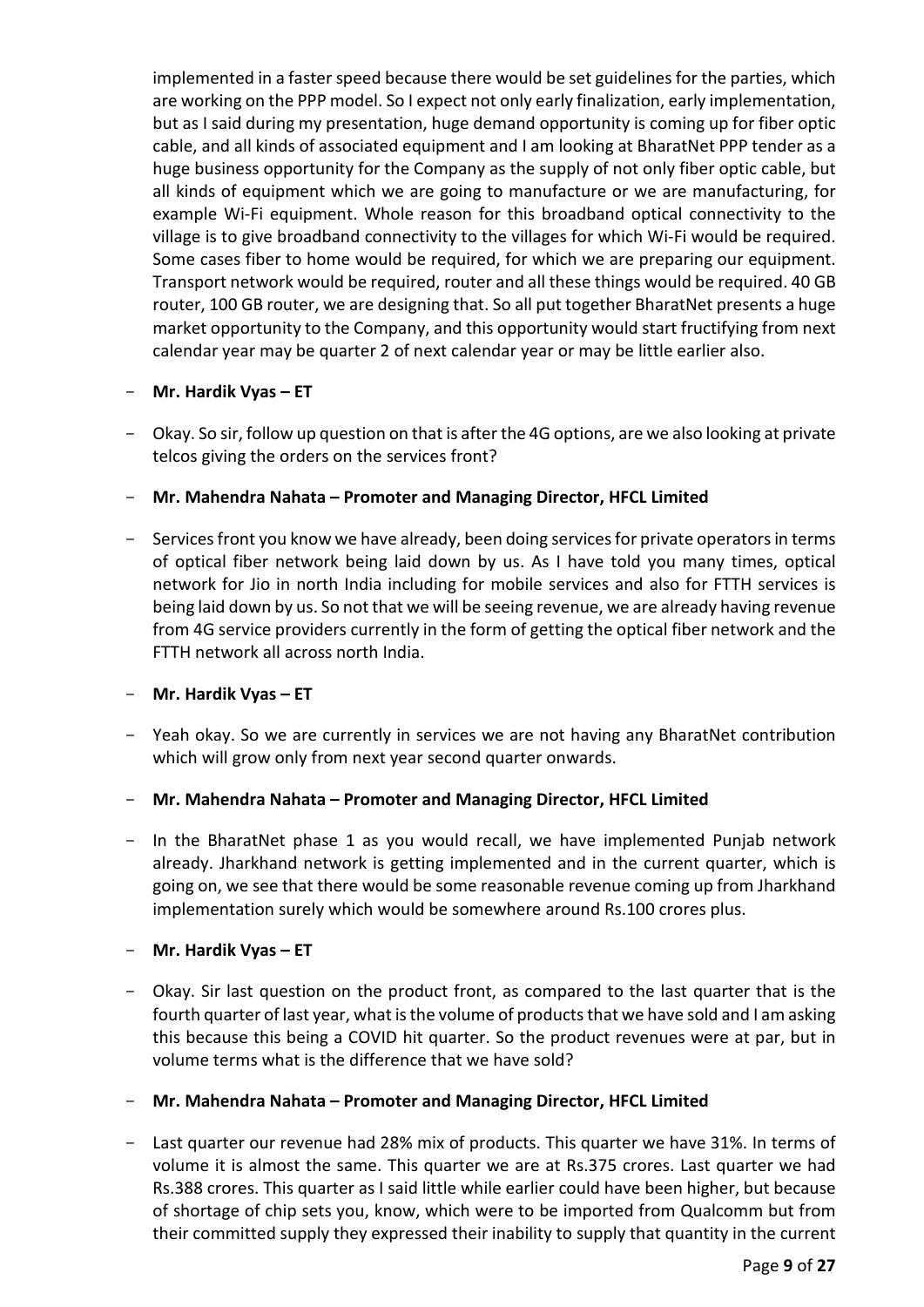quarter because of shortages of chips worldwide. So which we are expecting this supply to increase in the current quarter and therefore the increase in the revenue.

# - **Mr. Hardik Vyas – ET**

- Okay sir. So more or less price increase that we have seen in the first quarter because the volume we sold has been more or less the same.
- **Mr. Mahendra Nahata – Promoter and Managing Director, HFCL Limited**
- Price increase? I couldn't follow you.

# - **Mr. Hardik Vyas – ET**

- Optic fiber prices has strengthened and that is how….
- **Mr. Mahendra Nahata – Promoter and Managing Director, HFCL Limited**
- Yeah that is on the fiber side. Optical fiber prices have definitely strengthened and it continues to strengthen further. However, yes it has reached more or less a limit now.

# - **Mr. Hardik Vyas – ET**

- Okay. Thank you so much sir. I will be back in the queue. All the best.

# - **Moderator**

- Thank you. The next question is from the line of Abhishek Jain from Arihant Capital. Please go ahead.

# - **Mr. Abhishek Jain – Arihant Capital**

- Congratulations on a good set of numbers sir.
- **Mr. Mahendra Nahata – Promoter and Managing Director, HFCL Limited**
- Thanks Abhishek, thanks a lot.
- **Mr. Abhishek Jain – Arihant Capital**
- Yeah thank you. Sir can you throw some light on the margins. We have seen like we are actually quite surprised positively by the margin performance. How do you see the margins are going to remain in what range? What is your outlook on the margins?

# - **Mr. Mahendra Nahata – Promoter and Managing Director, HFCL Limited**

- So let me tell you the philosophy of the Company. Philosophy of the Company is to go for more of the products' revenue, less of the EPC revenue, the turnkey revenue. Reason being one, when you sell products it has involvement of less working capital. Number two, it has better margins also. Number three; you are able to sell worldwide because you are having IPRs, hence market segment increases. Now as we go for more of our product revenue, the overall philosophy that margin percentage should increase would be there, it would continue. So in the current quarter, you know current quarter what you see as a margin increase it is again because of product mix. EPC contracts also, some products had a high revenue, high profitability, some have a little bit less than that. So quarter to quarter you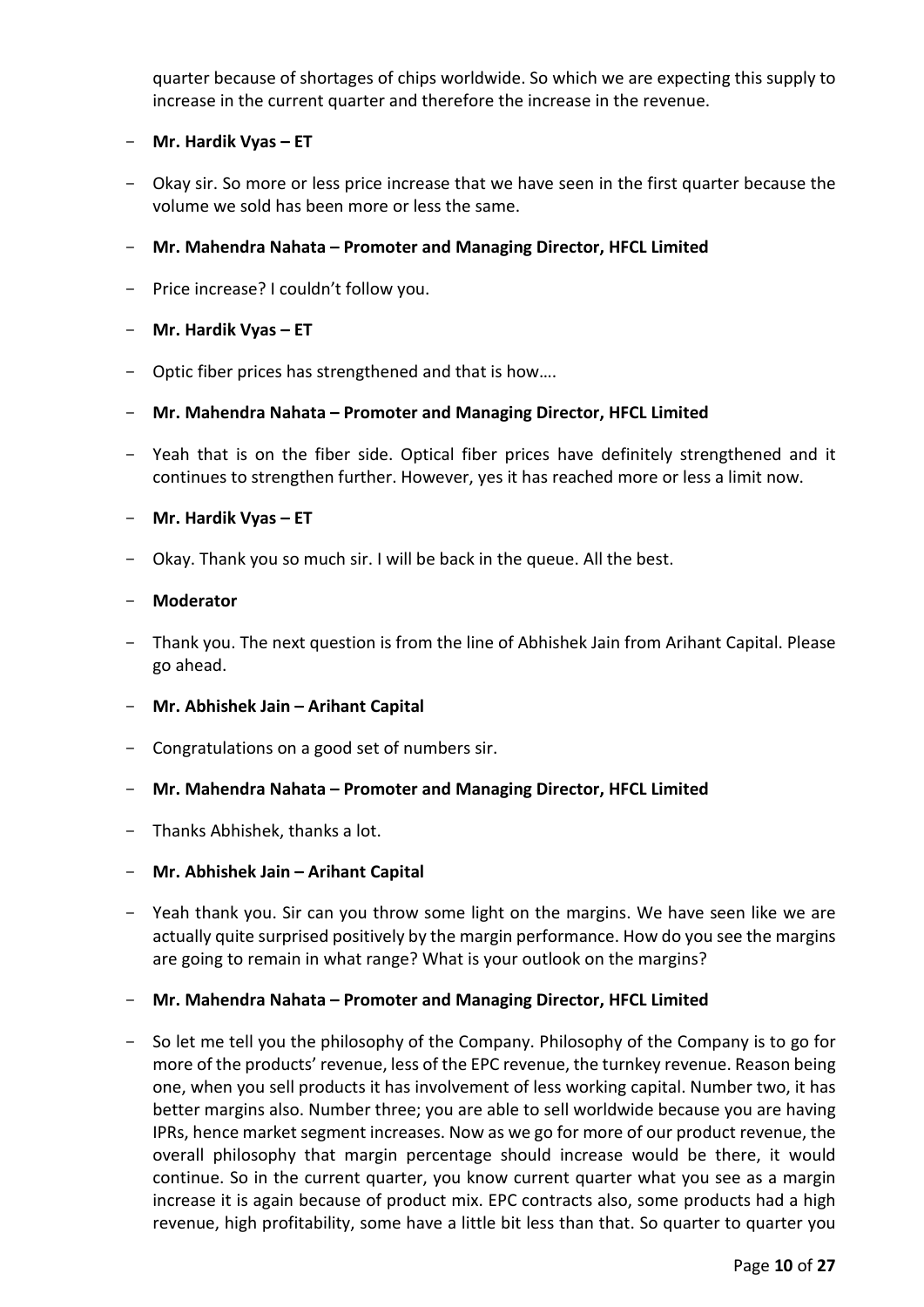will find some variation. Quarter to quarter some variation would always be there. Every quarter cannot be same or every quarter cannot have an increased trend or decreasing trend. But on an overall basis you will see margin percentage is improving year on year basis. And you know we cannot be categorical about quarter to quarter. Because quarter to quarter there may be slight changes. But on year to year basis there would be increase.

# - **Mr. Abhishek Jain – Arihant Capital**

- Okay. Second question sir on the PLI side, are you applying for anything. Any update you want to do…?
- **Mr. Mahendra Nahata – Promoter and Managing Director, HFCL Limited**
- Yeah we have already applied. As I said in my presentation we have applied through our 100% owned subsidiary HFCL Technologies Private Limited. We have already applied, and reason of framing this 100% owned our own subsidiary is that as you would know, under the Income Tax Act, the tax slab comes down from 25% to 18%, if the company is formed after a particular date, which was April, 2019. A new company is formed and if the profit comes into that company, then the tax level 18%, than the current slab of 25%, which we would have incurred. So because of tax rate coming down by 7%, we have formed a wholly owned subsidiary under which we have applied for the PLI Scheme.

# - **Mr. Abhishek Jain – Arihant Capital**

- And sir last question, if you can throw some light on the new products which have been mentioned and what kind of opportunities are there like small cells for 5G, engine cool core, ground services radar, EO products, software defined radios. What kind of opportunity is there sir?

- Look all these products have a huge opportunity. I will come one by one.
- First coming to this fiber optic cable, first of all, which is a new product in the sense a newer type of fiber optic cables we are now designing and going to produce which is new type of ribbon cables, bonded cables, all kinds of cables, high capacity cables. So these are various new market opportunities where we had not been there. Very high count cable, fiber count cable which we require in data center. Intermittently bonded ribbon cable which is required in European markets. Micro cable which is a lower diameter which is again required in European and US markets. So these are the new products we are coming up with and the new products will of course have a huge demand opportunities coming up in future. Now coming to other telecom products. One for example I would start with 5G. 5G macro cells and small cells. Now as the 5G networks come up, the demand of radio access network which is the macro cell or small cells will be huge market. Huge numbers. Whether it is a mid-band of 3.5 gigahertz, or whether it is a micro – whether it is a millimeter band of 28 gigahertz. It is going to have huge market opportunity because this would be required in lakhs and lakhs of numbers in India and abroad and we are designing macro cell as well as small cell for this mid-bend which is 3.5 gigahertz band and 28 gigahertz band which is a millimeter band. So demand is in lakhs and lakhs crores. It will reach in millions all over the world. So it is a huge market opportunity. Similarly, the transport network which is routers or front haul gateways. For 5G network and the routers for the BharatNet kind of networks would also be required in huge numbers. 10 giga-bit, 40 giga-bit, 100 giga-bit routers which are also partly already designed by us and are undergoing now some modification to suit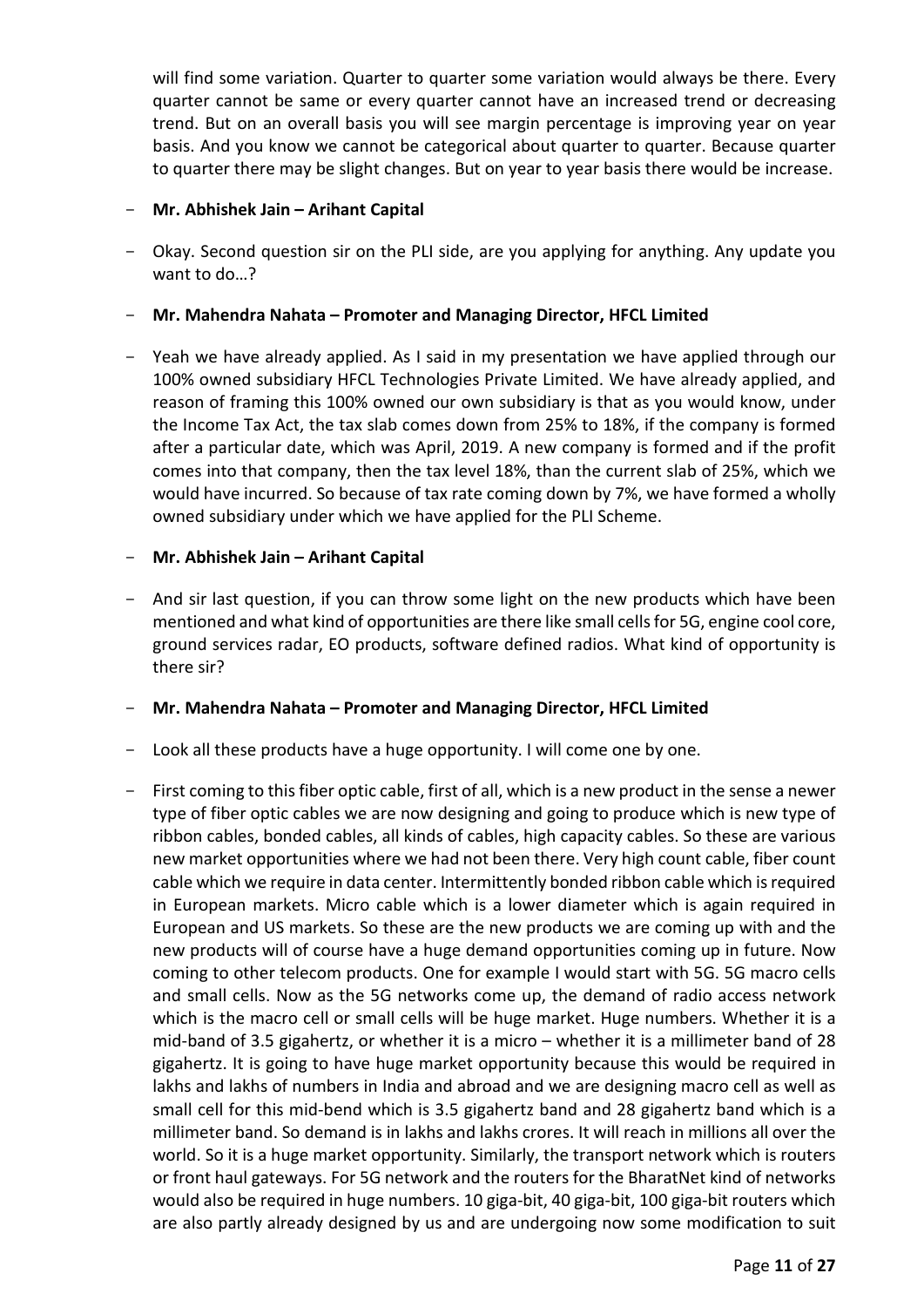to BharatNet requirement, are also required in huge numbers in 5G network as well as BharatNet networks. Wi-Fi, you know we have gone into Wi-Fi 6 already which is the new generation of Wi-Fi which is compatible to 5G. Now that is again if you have 5G traffic incoming and it has to be distributed to subscribers, it needs that kind of a capacity as much as 5G. So Wi-Fi 6 would cater to that demand. Backhaul radios, again high capacity Backhaul radios would be required to do the Backhaul for Wi-Fi 6 that we have already designed. So likewise if you go on and on, these all products have a huge market opportunity domestically and internationally because of new kinds of technologies, new kinds of network, new expansion of fiber optic network and FTTH network happening in the world.

# - **Mr. Abhishek Jain – Arihant Capital**

- Thank you sir. Thank you sir. I have few more questions I will come in the queue sir. Thank you.

# - **Moderator**

- Thank you. The next question is from the line of Saral Seth from Indsec Securities. Please go ahead.

# - **Mr. Saral Seth – Indsec Securities**

- Hi sir, congratulations on good set of numbers. Sir my first question pertains to what have been the second wave impact on the revenue as well as bottom line?

- Look you know Mr. Seth, there has been some impact, not like the first wave. Impact has been about I would say Rs.150 crores to Rs.200 crores. Reason was simple. Most of this impact came from defense side of our business. Entry into cantonments were restricted because of COVID situation and rightfully so Army did not allow entry of outsiders in the cantonments for the fear of forces getting into the grip of COVID. As a result of that about couple of months when this pandemic was surging in a huge number as we have seen in the Country unfortunately, restriction was there in the entry of our people in cantonments and as a result of that some supply could not take place. Mostly services could not be rendered to get into the milestone of the projects which are required to be completed for us to bill for the services. So we could not do that for a couple of months. So that impacted, number one,
- Number two, the second impact and a smaller one was that our customers, our operators were not able to execute large portions of their networks, fiber optic networks in the cities because of COVID restrictions work was, construction was not allowed in the cities and as a result demand for fiber optic cable came down a bit because customers were not able to install the network so they were not able to lift our products. So those orders were there but revenue could not be achieved because customers were not able to lift the products for their requirement. Because in cities operators were not able to implement their network. So some impact happened because of that. I would say something like Rs.40-50 crore impact was there, Rs.150 crores impact was there because of services part of it. So there would be – I would say there was about Rs.200 crore impact and if I see the profits I would say, if you take the PBT margin of 10 percent or so, PBT margin could have been higher by about Rs.20 crores or so if that revenue had been achieved.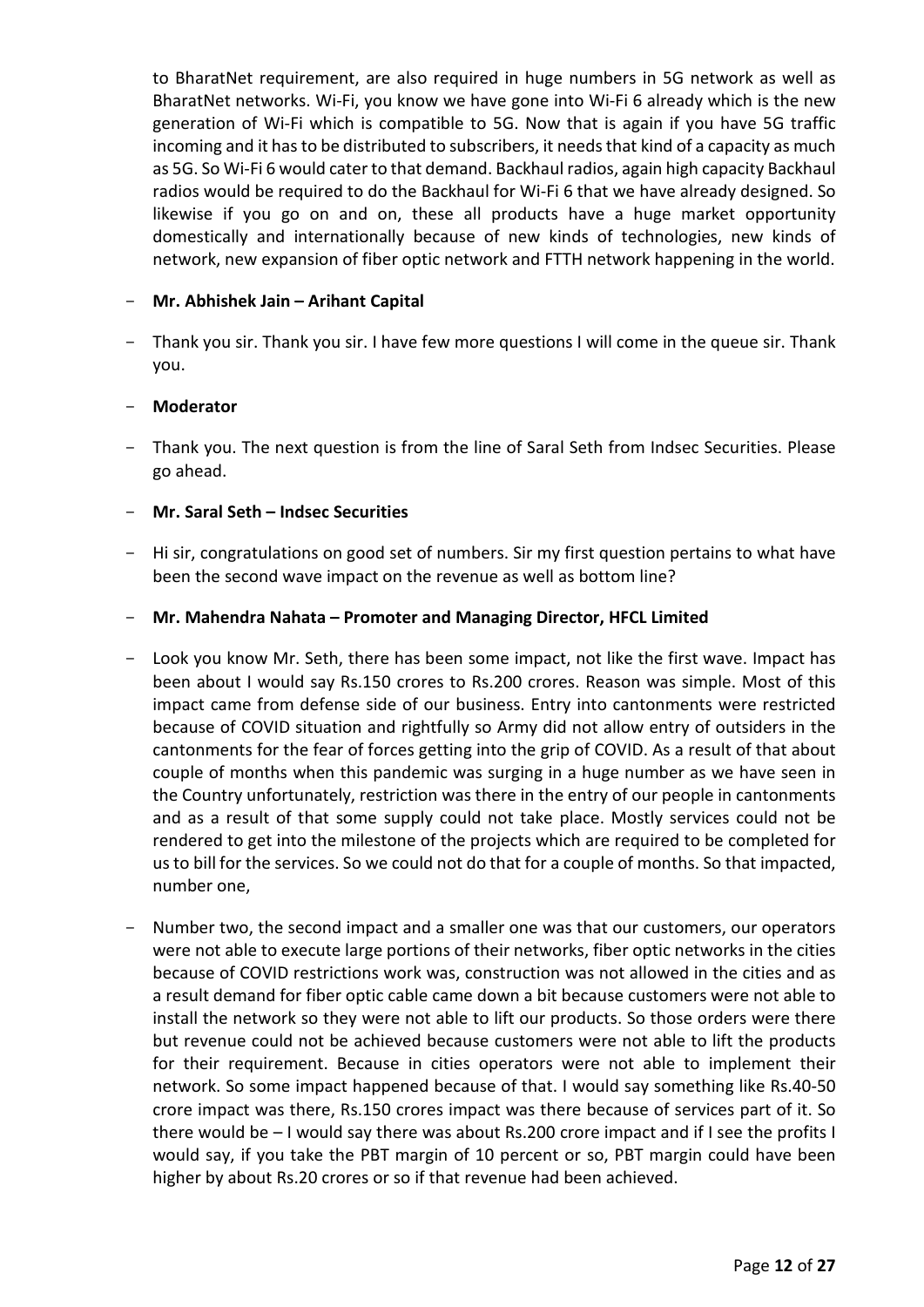# - **Mr. Saral Seth – Indsec Securities**

- Alright, thank you sir. My second question would pertain to sir with regards to PLI benefits. Would we be funding through internal accruals or would we be requiring debt for the PLI benefits?

# - **Mr. Mahendra Nahata – Promoter and Managing Director, HFCL Limited**

- This would be partially through internal accruals and partially through debt.

# - **Mr. Saral Seth – Indsec Securities**

- Right sir, thank you. I will fall back in queue.

# - **Moderator**

- Thank you. The next question is from the line of Chetan Shah from Jeet Capital. Please go ahead.

# - **Mr. Chetan Shah – Jeet Capital**

- Sir just 2-3 questions from my side. While in your opening remarks, you were explaining about the ongoing capex and the timeline related to the capex, could you kindly share the capex for the next 2-3 years how much will you spend in current financial which is FY22 and how much in 2023 and 2024? And following question to that is once we are done with this capex which is the capacity expansion, after that how much do you think we will be able to take our revenue to? I am just trying to understand the gross block to revenue mix what is our asset possibility non-EPC side of the business. If you can give some sense that would be very helpful.

- Chetan, the current year's capex is estimated to be about Rs.210 crores. Out of which, Rs.25 crores has already been incurred, rest Rs.185 crores is to be incurred. Out of this, Rs.185 crores, Rs.145 crores is expected on enhancement of cable manufacturing facility which I have described a little while ago which is taking place in Hyderabad, Chennai and Goa all three places, including some backward integration and including expansion of fiber facilities, fiber manufacturing facilities also. We have capacity of 8 million fiber kilometers is being expanded to 10 million fiber kilometers, and similar expansion in the capacities of cable expansion is going on. And some backward integration is also happening to reduce our costs and increase our competiveness in fiber optic cables, number one.
- Number two, balance Rs.40 crores is going to be incurred on creation of manufacturing facilities for defense products for which separate facilities are required as per the regulations which we would be doing in Hyderabad. Land is almost allotted to us, maybe another next couple of weeks, or maybe earlier than that. So this manufacturing facility will come up in Hyderabad which would cost us about Rs.40 crores or so, around Rs.40 crores. So capex plan for manufacturing facility is Rs.210 crores out of which, Rs.25 crores have already been incurred.
- Now, revenue as I said we are looking for a growth of about 15 to 20% in the current financial year, wherein entire year would not be utilized for increased capacity to earn revenue. It is only a part of the year, because from quarter 2 onwards this capacity expansion is happening. In fact the first phase of capacity expansion in Hyderabad is getting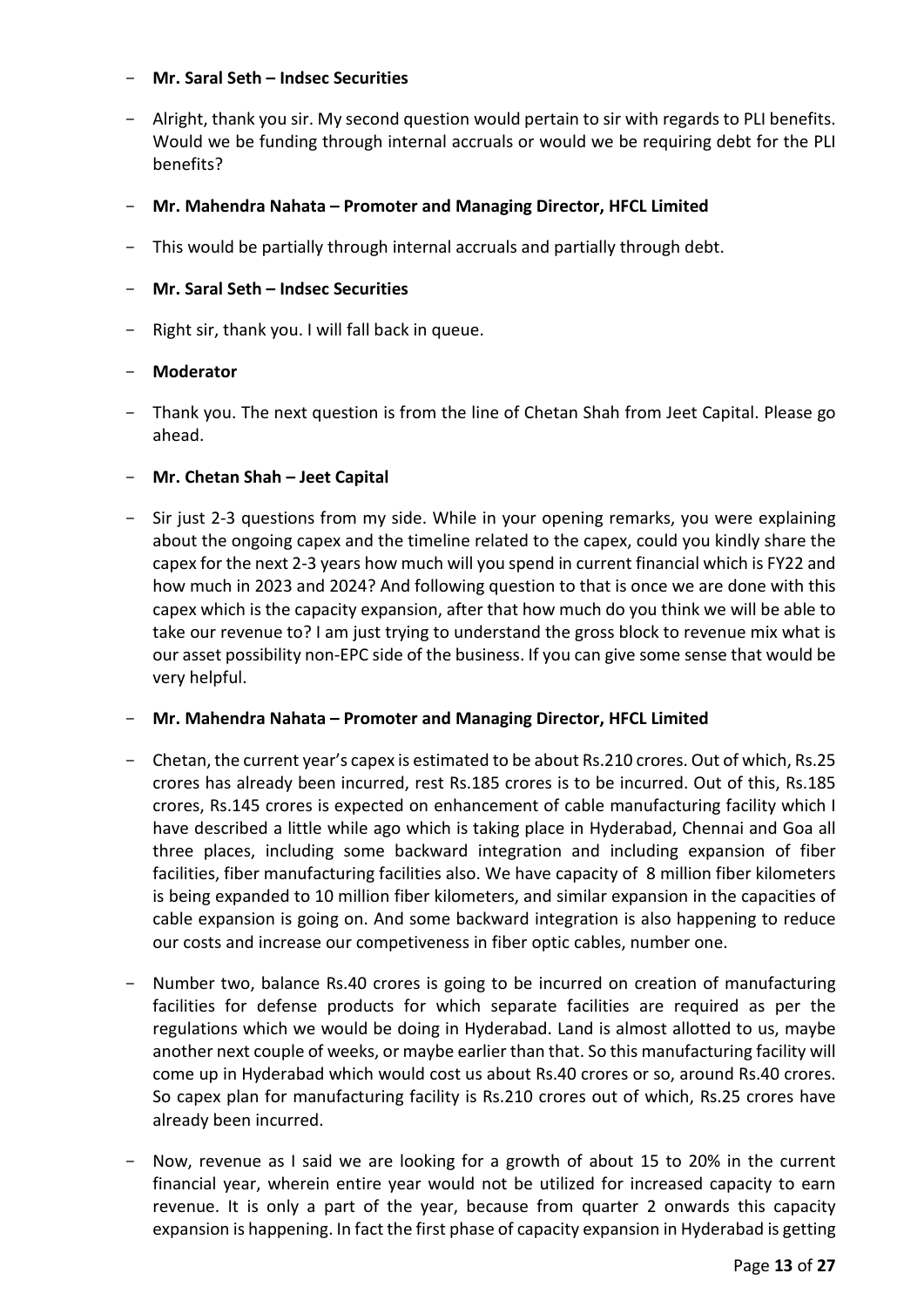commercial in next couple of days. In next couple of days it is going to go commercial, first phase. Second, third phase will go commercial consequently. So the full impact of this capacity expansion of cable as well as fiber is going to be seen in the next year. Current year no, half or less even. So in spite of that we expect increase of revenue by 15 to 20%. Now in future you know if I keep the capacity constant what it is just now, still we see that revenue will see a growth of 15 to 20%. This trajectory would be maintained with the growth in the revenue of cable as also the defense products. This trajectory would be maintained to 15 to 20%.

Now coming to what would be the capex for next year, year 2 & 3, Chetan, we have still not planned. We are under planning stage of that and we will come up back to you in the next earning presentation that what could be the capex for the year 2&3. We are still working in that, planning that, looking at the market size, looking at the future potential of different products we have. Certainly, we would need some more capacity expansion to cater to the demands we are experiencing from our customers. Some more would be required. But right now I would say yes we are looking at that and next earnings call we will come back to you on that. But current year Rs.210 crores of which Rs.25 crores is already incurred.

# - **Mr. Chetan Shah – Jeet Capital**

- Sir one follow-up question on the same. Sir while answering the question to couple of previous investors/analysts, you talked about shifting your revenue mix to product side to about 45% in a year to come. Could you just help us understand how this mix does change in revenue will help to improve our working capital cycles? Because what I have understood looking at our past financials that due to more tilt towards EPC side of the business it not only reduces our margin but also strain on our working capital. So does this mix change once we have almost close to 50-50 EPC/product mix in revenue? And just one more question added to that. If I see our FY21 balance sheet, our receivable numbers are pretty high. It may be due to end of the year number. But if you can just tell us that how much does that intrude in the first quarter and what is the trajectory. Because you explained about BSNL receivable is improving. How about other receivables please?

# - **Mr. Mahendra Nahata – Promoter and Managing Director, HFCL Limited**

- Look you know first of all coming to your second question first. You know you are right, last financial year, last 100 days, we had 45% of revenue. And as a result of that you could see that the number of receivables are higher. That is number one.
- Number two, product and EPC. You know let me tell you the differentiation. Product you know when you supply a product, you start getting paid, depending upon the terms and conditions, 60 days, 30 days, 90 days. In EPC contracts, you get paid on the basis of milestones. Having achieved a particular milestone you get paid irrespective of the fact that you could have supplied earlier but milestone has not been completed you don't get paid. Now what has happened in the defense EPC contracts, though their profitability is reasonable, there is no problem with their profitability, but the problem is the payments.

What happened last year and this year, last year pandemic 3 months no work. Absolutely zero work in those EPC contracts as a result, you could see the revenue was just Rs.700 crores. Complete lockdown nobody was allowed to enter into cantonments. Particularly, you would recollect at that point of time there was a flashpoint with China in our northern borders and a majority of our work was in the northern borders. As a result of that we could not do any work. As a result, you could see the revenue was only Rs.700 crores. Now number of cases so milestones could not get completed. Now number of cases what has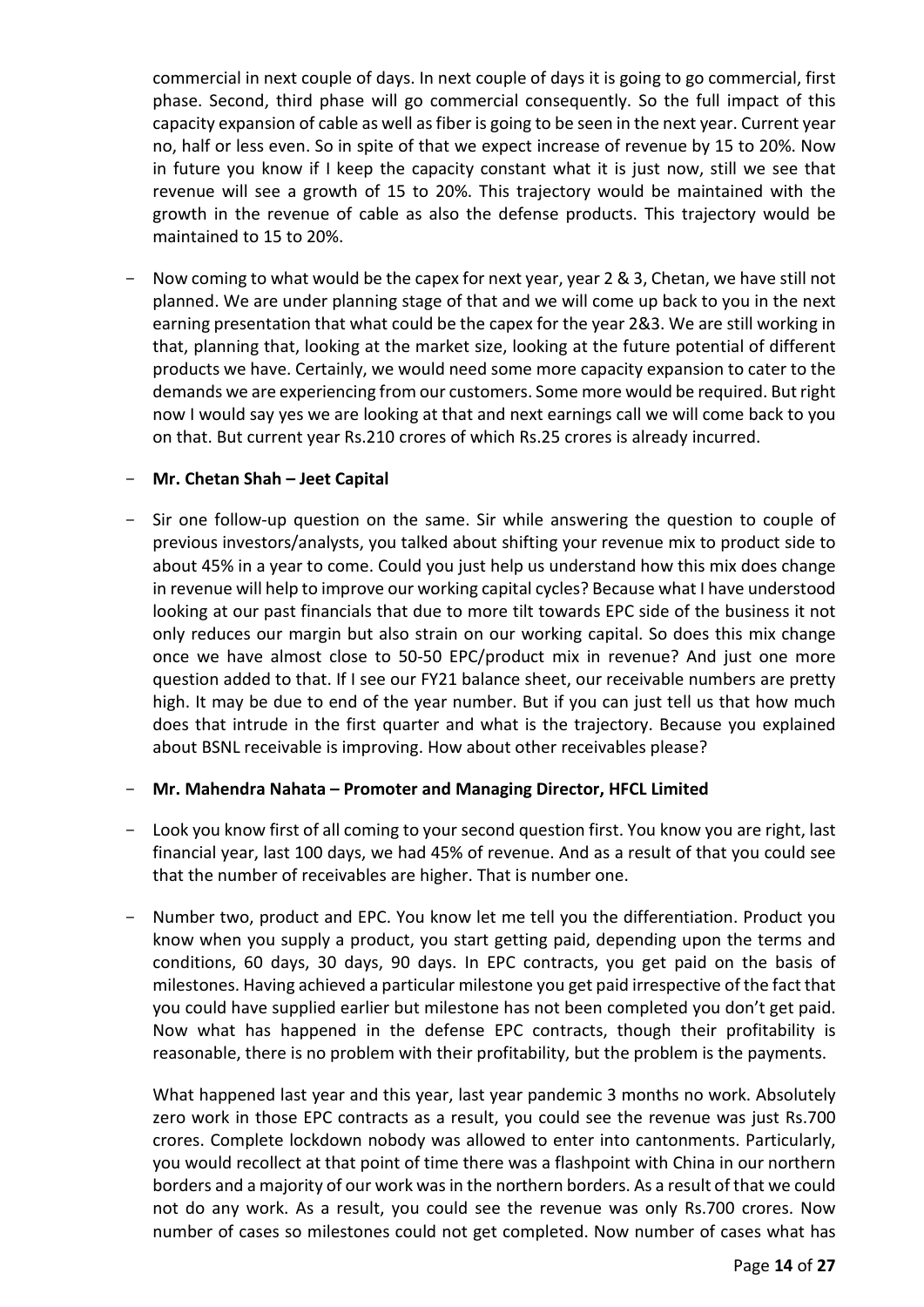also happened which issue I am taking up constantly with Indian Army as well as BSNL, network gets completed when all the aspects of the network or the issues involved in the network are completed. What happens, certain part of work is the responsibility of the customer – BSNL or Army. Now what happened, for example, construction of buildings where network equipment had to be installed, construction of fiber on which our equipment could be installed and connected. If buildings are not there, if fiber is not there, irrespective of the fact that I have done my work, installation commissioning of equipment, milestone would not be completed because the entire network has not been tested, now how can the network be tested in absence of fiber or in absence of a particular building where equipment has not been installed because the building is not there? So if there is a link of 1200 kms, let me just give an example, which has 20 service stations in between, and one substation has not been constructed by army in between where I have to install my equipment and I could not install and entire link is not complete. If one link is not there, your chain is broken. It was that kind of a situation. I have done 90% of my work but milestone is not getting completed without any fault of mine. So we have taken up this issue very vehemently with the Army and BSNL both and told them please complete this as soon as possible so that my billing is completed, my payment is received. And we had taken it up very strongly I had a meeting with BSNL combined meeting with BSNL, army, navy, air force, all of them where I have insisted on this point and I have had regular meetings with them so that the milestones are achieved and payments are received. So you are right. EPC contracts because of these issues we see a higher receivables because supply has been there but services have not been done and the billing is not complete for services. As a result, the supply payment which has been billed is also pending. So that is the problem in EPC contracts. And you know apart from that you know working capital investment, you have to really work in a completely different manner in terms of working all over the Country, to implement such contracts. So what we are trying to shift the revenue model of products but that does not mean that we will be stopping EPC contracts. We would still be going for EPC contracts but on a very selective basis where we believe that payments could be realized in a much easier manner. The payment cycle is better or where we see customers' ability to complete their side of the work quicker. So we will be going for EPC contracts but revenue mix we would like to shift towards products which have higher profitability because of your own technology, higher catch up area for customers because technology having been your own, you are able to send it worldwide. So this is the reason why we are shifting our revenue mix which you see lower working capital cycle and higher profitability.

# - **Mr. Chetan Shah – Jeet Capital**

- Thank you for such a detailed explanation. Sir just one last question. In your opening remark you were explaining about the new R&D facility at Hyderabad.
- **Mr. Mahendra Nahata – Promoter and Managing Director, HFCL Limited**
- No Bangalore.

# - **Mr. Chetan Shah – Jeet Capital**

- Sorry, my apologies sir. At Bangalore. And you also spoke about the focus on developing newer product opportunities. So just wanted to get a sense that what kind of annual budget or outlay are we looking at or is there any ballpark number you have in your mind that we will spend Rs.10-20 crores a year or maybe more or how the products…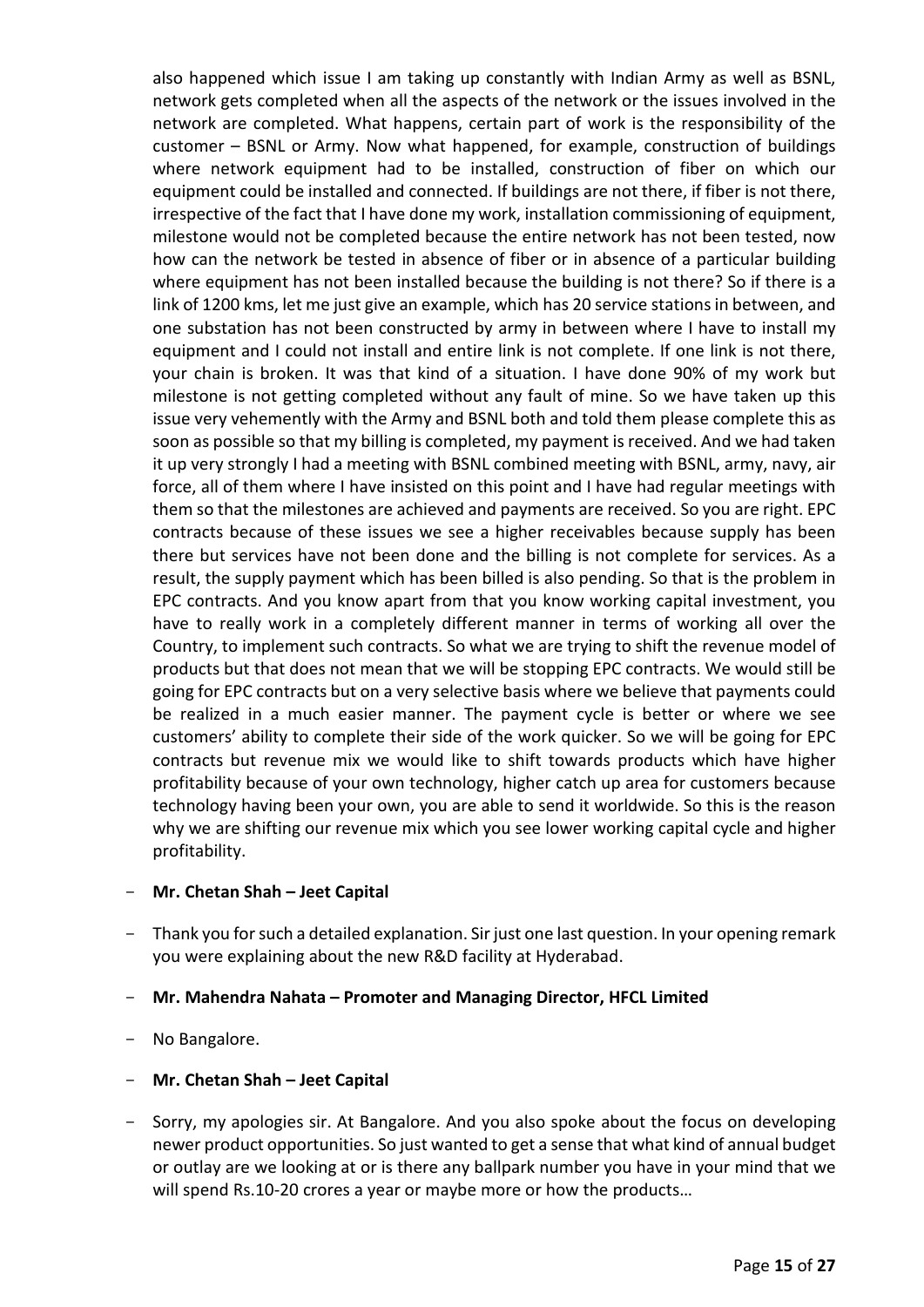- Much more than that, much more than that. Current year our R&D expenditure is going to be about Rs.150 crores, out of which Rs.15 crores have already been spent in Q1, Q2, Q3, Q4 would see another Rs.135 crores which would be spent on R&D. Out of that would be some part you know like fixed assets buying test equipment and all that would be capitalized. Salary and all are being written off as normal expense.

# - **Moderator**

- Thank you. We would request the current participant to please come back in the question queue for any follow up questions as we have several participants waiting for their turn. We would request all the participants to please limit your questions to two per participant. The next question is from the line of Nirav Dalal from Maybank. Please go ahead.

# - **Mr. Nirav Dalal**

- Thank you for the opportunity. Couple of questions. One, we disclosed that product revenue is about 31%. What would be the breakup in terms of optical and non-optical of this? And of the 45% that we are targeting what would be the split?
- **Mr. Mahendra Nahata – Promoter and Managing Director, HFCL Limited**
- Okay in optical, non-optical in this last quarter, was Rs.375 crores, optical was about Rs.295 crores, and about Rs.80 crores have been from non-optical which is Wi-Fi and all that. I may be wrong by Rs.1 crore or Rs.2 crores, but this is more or less.

# - **Mr. Nirav Dalal**

- That is fine.

# - **Mr. Mahendra Nahata – Promoter and Managing Director, HFCL Limited**

- And non-optical could have been higher as I explained. But for the shortage of chip sets, which happened in the last quarter which is expected to improve from I would say August-September of the current quarter. This could have been higher but unfortunately could not happen because of the worldwide chip shortages. But yet the revenue mix has been Rs.295 crores and Rs.80 crores.

# - **Mr. Nirav Dalal**

- And when we say the 45% would go up to 45%, would the mix be broadly the same for the year?
- **Mr. Mahendra Nahata – Promoter and Managing Director, HFCL Limited**
- No, the mix would change. I think you know numbers would go higher for non-optical figures. Optical will also go higher. Because you know new capacities are being added. But generally I would say it would be 70% for optical products and 30% for non-optical products in the current year.

# - **Mr. Nirav Dalal**

- Got that, got that. And one last question on the PLI. I don't know whether you disclosed any capex plan for the PLI Scheme. I just wanted your comments on that.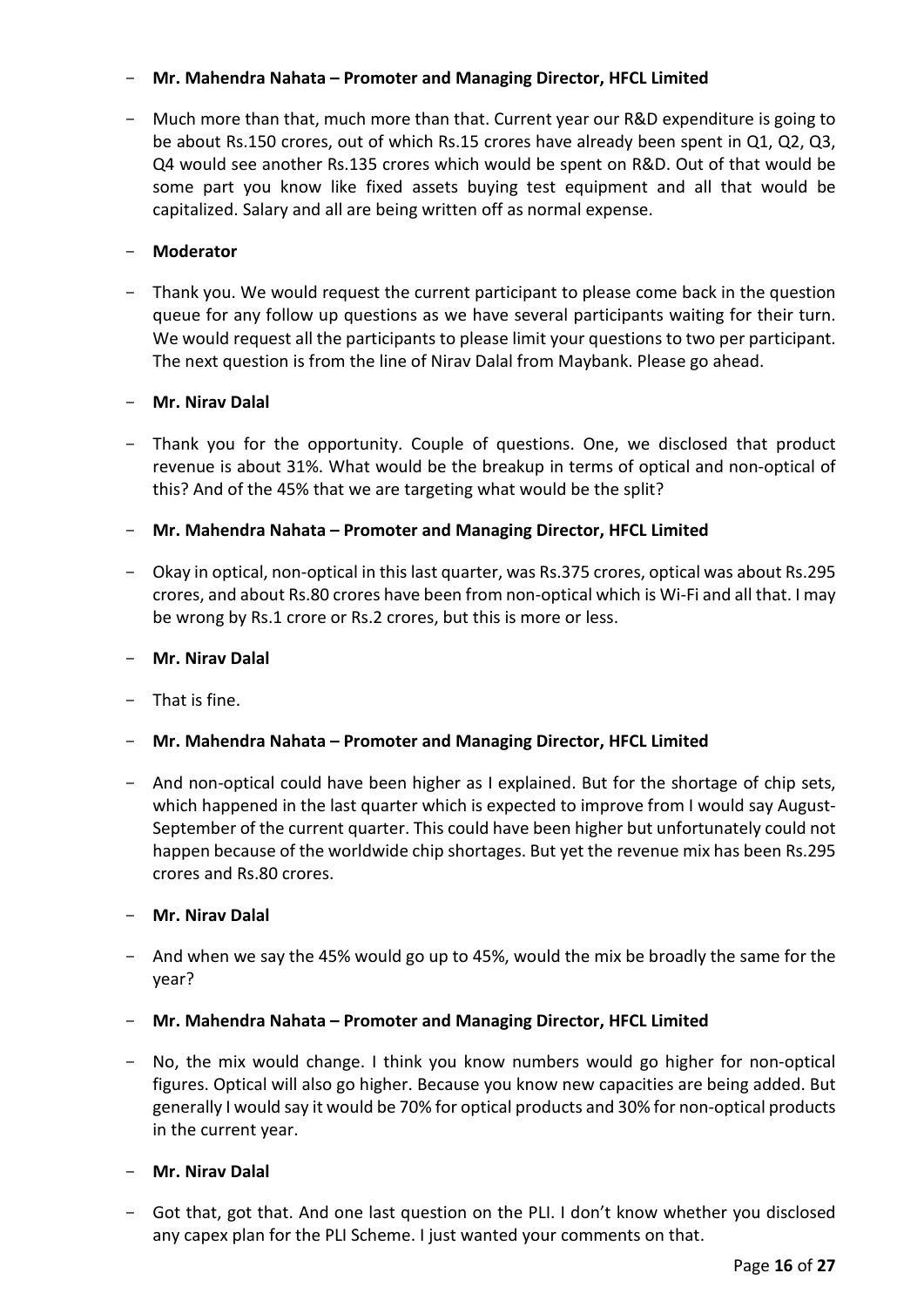- No, we have filed the application for approval. We have not really disclosed the capex plans. But as the approvals come in, next earnings call as I said we will come up with the exact numbers and come up with the capex plans.

# - **Mr. Nirav Dalal**

- Great sir, thanks. Thank you.

# - **Mr. Mahendra Nahata – Promoter and Managing Director, HFCL Limited**

- Thank you. Thank you Nirav.

# - **Moderator**

- Thank you. The next question is from the line of Ankit Bhave from Shubhkaam Ventures. Please go ahead.

# - **Mr. Ankit Bhave – Shubhkaam Ventures**

- Good evening sir. Sir a couple of question. Sir you did mention that the revenue from product business would be around 45% in FY22. And your focus is also to continue to increase the share of products business and total revenue. So sir, just wanted to know where you see the share of product revenue to your total revenue in the next 2-3 years say by FY24?

# - **Mr. Mahendra Nahata – Promoter and Managing Director, HFCL Limited**

- You know as I said this year it would be coming to about 45% and with the increase in defense products revenue like software defined radios, fuses and all that, this is expected to increase further. In my opinion this should reach to about 60% in next 2-3 years.

# - **Mr. Ankit Bhave – Shubhkaam Ventures**

- So at that level of contribution from product business that is 60%, where do you see the operating margins of the Company?

# - **Mr. Mahendra Nahata – Promoter and Managing Director, HFCL Limited**

- They would increase significantly. I wouldn't make a forward looking statement that how much percentage that would be, but generally as you see the margins in this product business is higher than the EPC margins. So profit before tax, I would say, PBT, percentage in product business would generally be 13 to 15%, generally. Depending on product to product, it would generally be 13 to 15%.

# - **Mr. Ankit Bhave – Shubhkaam Ventures**

- Okay. And sir what is the current debt on the books and where do you see your debt balance at the end of this year and next year?
- **Mr. Mahendra Nahata – Promoter and Managing Director, HFCL Limited**
- Our current debt in the books we have about working capital facilities and term loan and all put together is about Rs.900 crores. Little less than Rs.900 crores.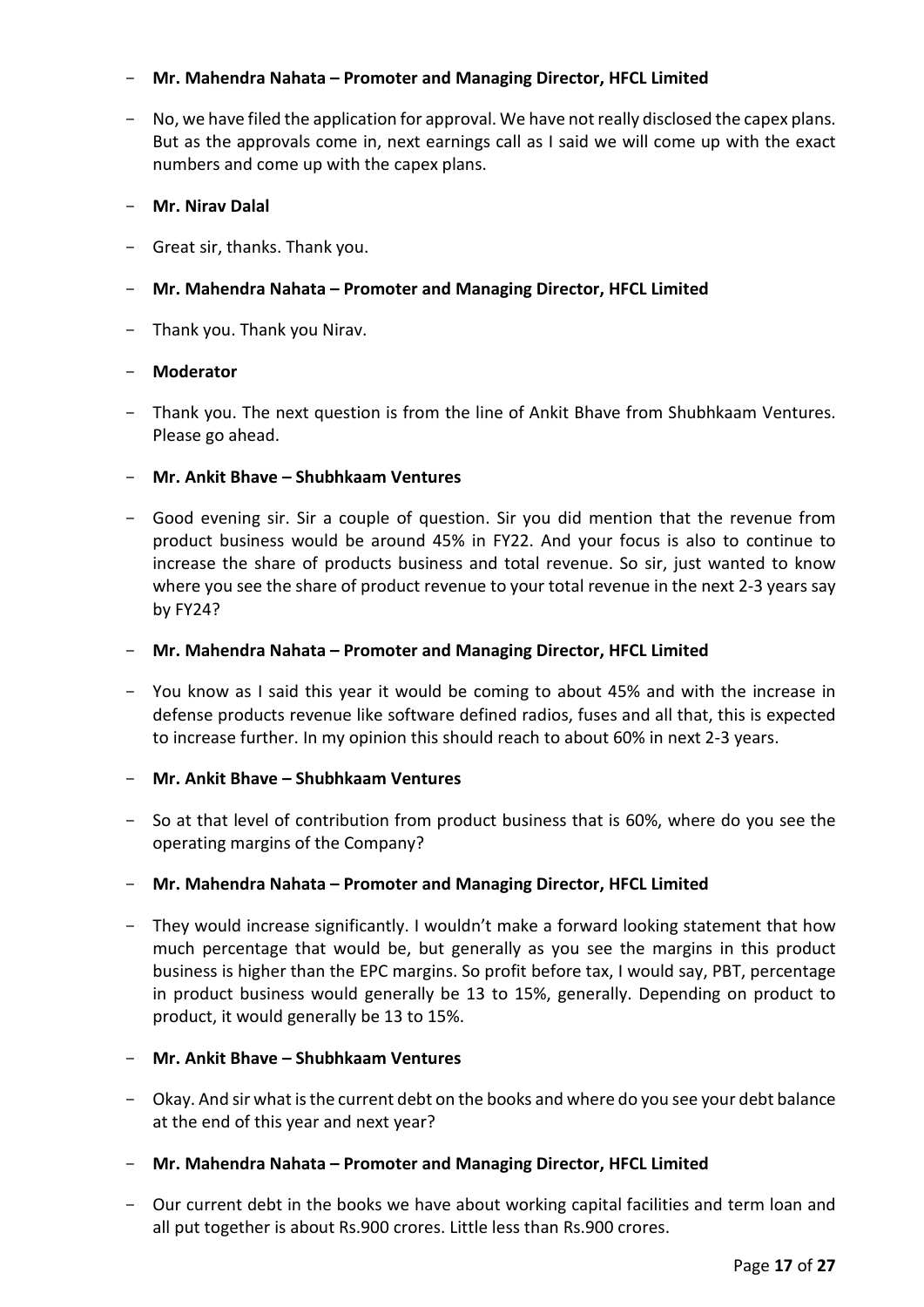# - **Mr. Ankit Bhave – Shubhkaam Ventures**

- And where do you see it at the end of this year and next year considering your capex plans and working capital improvement and everything and internal accruals?
- **Mr. Mahendra Nahata – Promoter and Managing Director, HFCL Limited**
- FY22 we expect it to become Rs.800 crores.

# - **Mr. Ankit Bhave – Shubhkaam Ventures**

- Okay, and next year we can expect a reduction in that?

# - **Mr. Mahendra Nahata – Promoter and Managing Director, HFCL Limited**

- Next year there would be some repayments and there may be some as I said we have not framed up the plan for next year's requirement. But if we have capex it may go by little bit again. So it maybe around the same level or it would be a little bit down.

# - **Mr. Ankit Bhave – Shubhkaam Ventures**

- Okay and my last question is sir you did mention about this Rs.200 crores of capex in this year. So this is only for the existing businesses. So if you get any approval in the PLI Scheme, so any capex there would be additional capex right?

# - **Mr. Mahendra Nahata – Promoter and Managing Director, HFCL Limited**

- Yeah that would be additional of course, but we do not know when the approval will come and when will we be required to spend and that spend is also to be done in 3 years. Not required to be done in 1 year. It is 20% and then 40% and then 40%, something like that, in 3 years' time frame. So once the approval comes then we will see how much of that 100% is going to be in the first year, whether 20% and then 40/40. So once we know that approval is coming then we will be able to frame up the plan. Right now large number of people have applied. So we have to wait for the approval to come.

# - **Mr. Ankit Bhave – Shubhkaam Ventures**

- For your internal assessment I mean what kind of investments you are ready to make in that PLI scheme if you get the approval? I mean is it like a very big like Rs.500,000 crores of investment, or what is the quantum you people are looking at in 3 years?

# - **Mr. Mahendra Nahata – Promoter and Managing Director, HFCL Limited**

- You know the minimum as per the Scheme, minimum investment required is Rs.100 crores. Minimum. So how much we will make we will come to know once the approval comes. The minimum required is Rs.100 crores. So whatever we do the approval comes it is going to be more than Rs.100 crores. But once the approval comes, which I expect in the current quarter, we will definitely come back to you in the next earnings call.

# - **Mr. Ankit Bhave – Shubhkaam Ventures**

- Okay thank you so much sir.
- **Mr. Mahendra Nahata – Promoter and Managing Director, HFCL Limited**
- Thank you.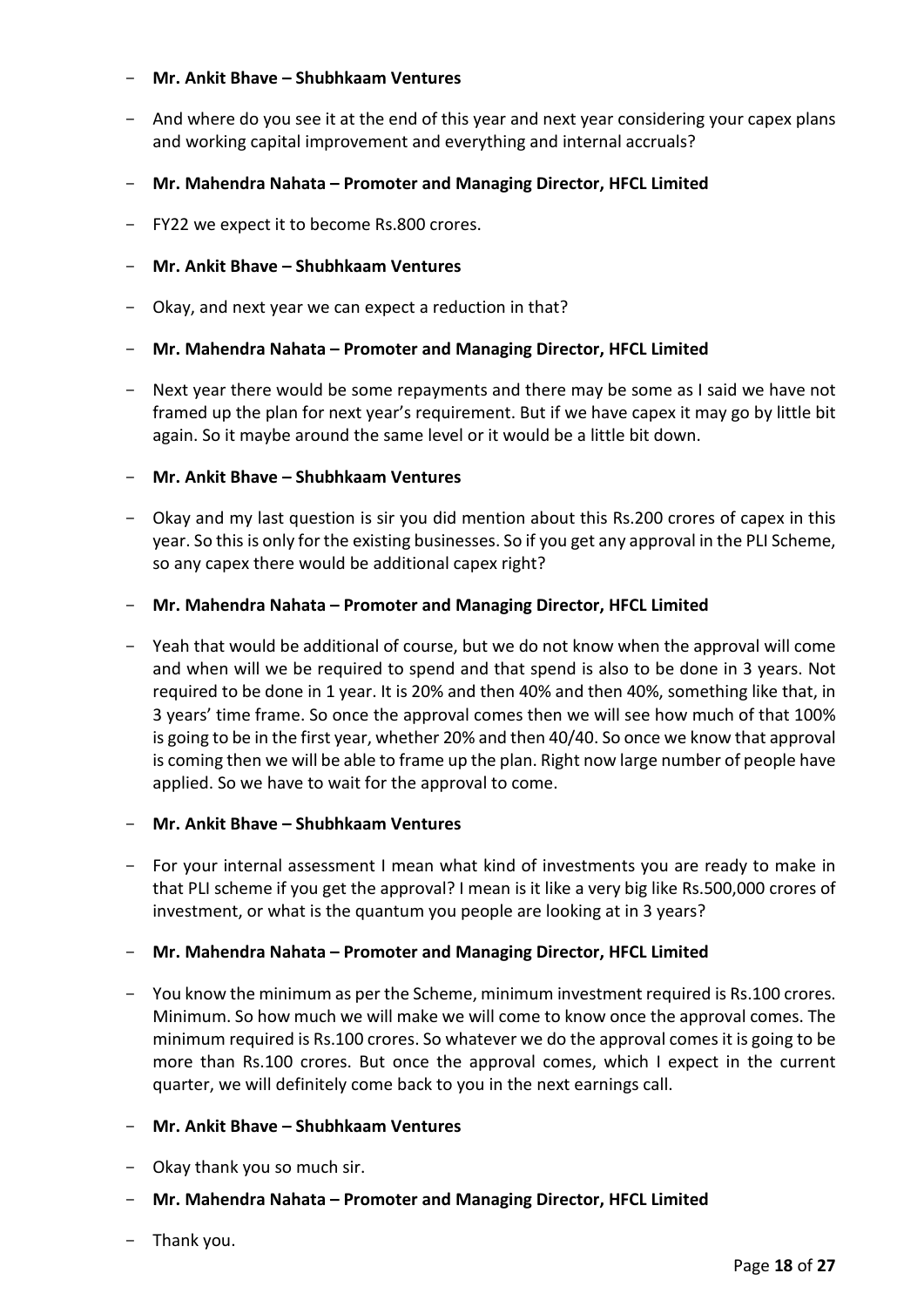# - **Moderator**

- Thank you. The next question is from the line of Rishabh Makhija, an individual investor. Please go ahead.
- **Mr. Rishabh Makhija – Individual Investor**
- Hi sir thank you for the opportunity. Most of my questions have been answered. Just one question sir. Can you give some color on how the optical fiber and optical fiber cable prices have been shaping up and like a sort of a comparison with respect to how they were last year this time in quarter 1 of FY21.
- **Mr. Mahendra Nahata – Promoter and Managing Director, HFCL Limited**
- Look you know optical fiber prices if I take, they have firmed up worldwide because of increased demand of fiber optic cable and consequently fiber all over the world. I would say that earlier when we started this year or little before that, it was about Rs.250-Rs.255, you know going around Rs.250 or so, before that it was about Rs.280, starting of the year it was Rs.280. It came down to Rs.250 or so. It has again gone around Rs.300 at this point in time. Around Rs.300. Sometimes little bit more, little bit less. But around Rs.300 per fiber kilometer.
- **Mr. Rishabh Makhija – Individual Investor**
- Understood sir. And about optical fiber cable?
- **Mr. Mahendra Nahata – Promoter and Managing Director, HFCL Limited**
- Optical fiber cable is a different price for different kinds of fiber cables. Depends upon what kind of fiber it is, 12 fiber, 48 fiber whatever. But generally I would say they have gone up by roughly I would say earlier what it was about Rs.850 per fiber kilometer of cable it has gone around Rs.900 or so. Again, this would be different in different count of cable. I cannot generalize that. But yes more or less.
- **Mr. Rishabh Makhija – Individual Investor**
- No that is very helpful. Thank you for that. That is it from my side. Good luck.

- Thank you.
- **Moderator**
- Thank you. The next question is from the line of Neha Jain from SKS Capital. Please go ahead.
- **Ms. Neha Jain – SKS Capital**
- Hello sir, thank you for the opportunity.
- **Mr. Mahendra Nahata – Promoter and Managing Director, HFCL Limited**
- Thank you Neha. Please go ahead.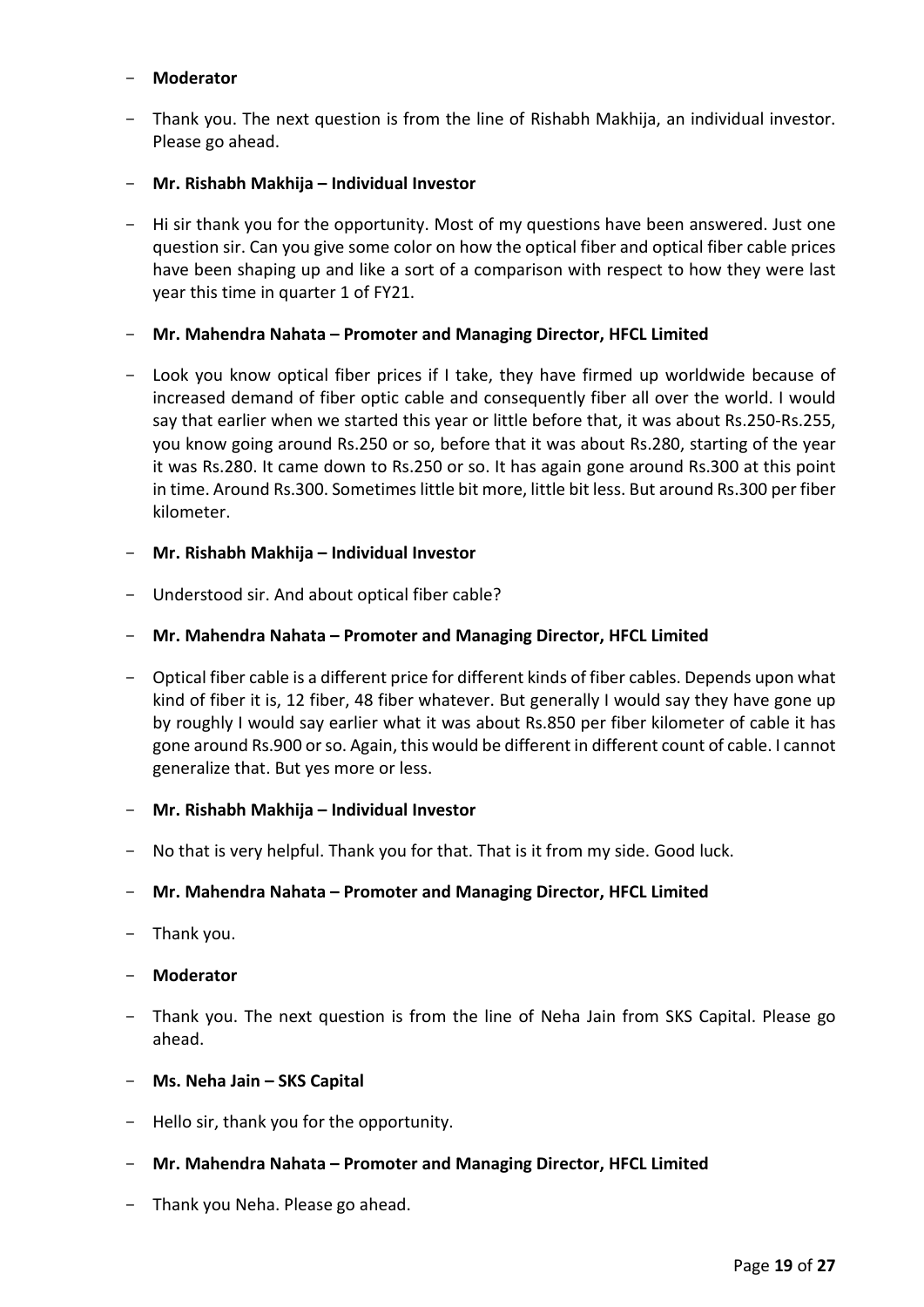# - **Ms. Neha Jain – SKS Capital**

- Yes sir. I wanted to ask, I was a bit late to the call so I wanted to ask what is the order book currently? What is the pipeline you are expecting? And sir one more specific question would be there is a big order that Mazagaon got recently of Rs.45,000 crores in submarines. We have previously supplied. So do we see an opportunity there?

# - **Mr. Mahendra Nahata – Promoter and Managing Director, HFCL Limited**

- Look the Mazagaon Dock order is for submarines which is not part of our, anywhere near our product range. So, we don't see any opportunities in the submarine kind of products. But yes, we are in discussion with Mazagaon Dock and we have signed an MoU also let me tell you, since it was not a major issue we did not make any public announcement on that, but yes Mazagaon Dock and we have signed an MoU from our subsidiary Company, HTL Limited for development of wire harnesses for the ships and that MoU has already been executed and our people are in process of development of such wire harnesses. These wire harnesses are made out of either fiber optic cable, fiber or copper. So and we have setup a facility in Chennai for manufacture of wire harnesses, very low capex, but expected high revenues. This is going to happen for wire harnesses for telecom sector which we are already doing which we are producing wire harnesses for telecom sector for connecting radio head to the base band of base station and these are made of fiber. So these have already been produced by us. What we have also done kind of shifted from – not shifted increased our production range going for wire harnesses for automobiles, for ships, and submarines will also come later but for aerospace also. And Mazagaon Dock MoU has been signed for designing wire harnesses which will be required in very large quantities because ships are very large. And we expect this revenue to start flowing from wire harness business in the current year. It is very low capex. We have already executed this. And we expect about Rs.50 crores plus revenue in the current year which is just starting year, very starting year which is just few months of working, couple of 3-4 months of working. But we see this revenue would go up in the next few months. Reason, one, as you know the automobile industry is turning towards electrical. Or most of the automobiles are going to be electrical in the years to come. And huge amount of wire harnesses would be required because this is electrical working and you need wire harnesses in that.

Similarly, we are working with aerospace industry. We have already signed and had a discussion for development of wire harnesses but for confidentiality reasons, I cannot name the project right now because this is confidential, which is being developed for Indian forces and HTL is already doing that work designing wire harnesses for that application. So coming to that you know these wire harnesses this business is going to show a significant growth in future to come.

- **Ms. Neha Jain – SKS Capital**
- Thank you, that was very helpful.
- **Mr. Mahendra Nahata – Promoter and Managing Director, HFCL Limited**
- But not Mazagaon Dock, Rs.45,000 crores that is a separate project. But yes with Mazagaon Dock we have an MoU.
- **Ms. Neha Jain – SKS Capital**
- Yeah, yeah that was helpful anyway. And so what is the pipeline that we are looking for?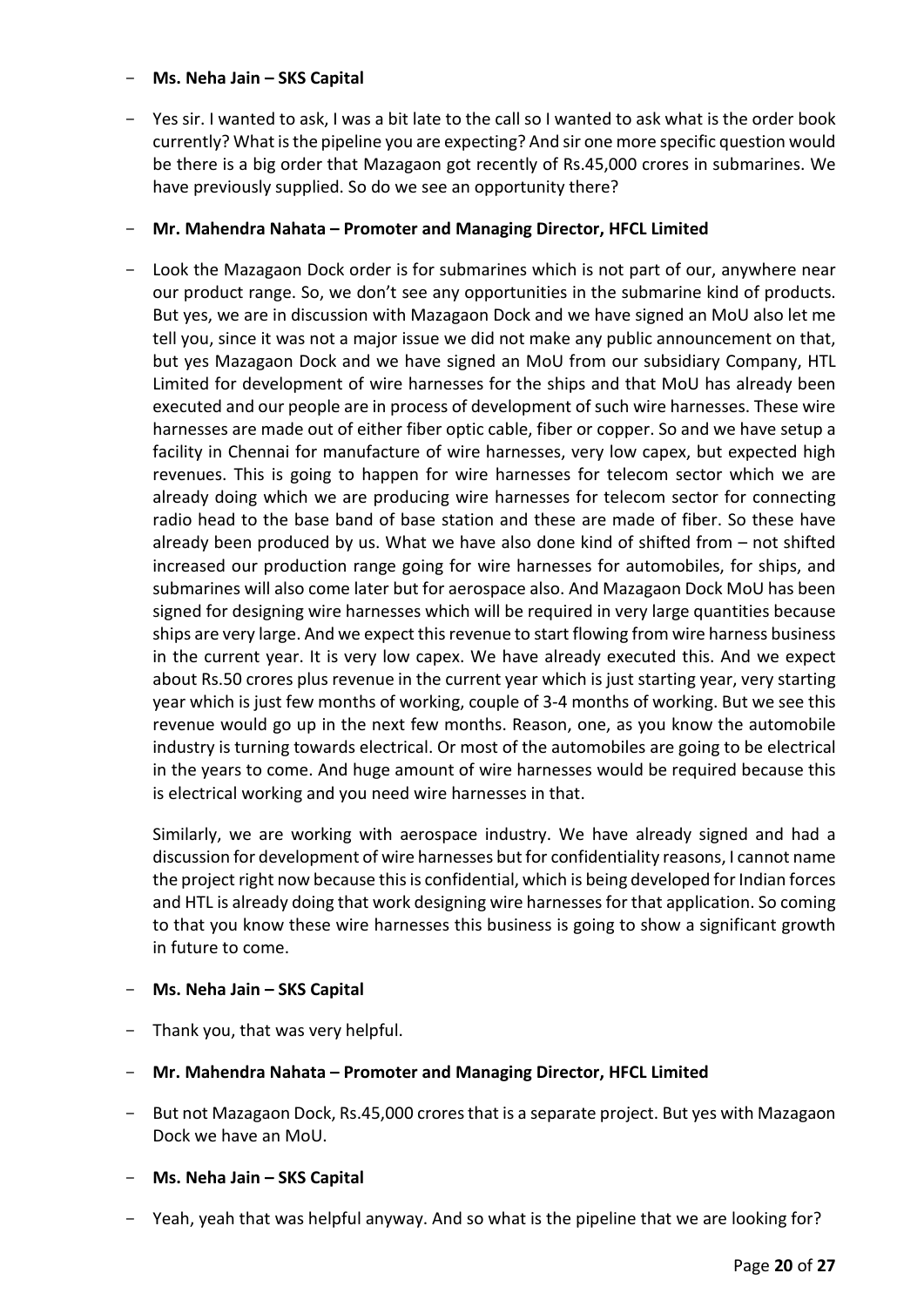- **Mr. Mahendra Nahata – Promoter and Managing Director, HFCL Limited**
- For this kind of order?
- **Ms. Neha Jain – SKS Capital**
- For the entire Company, HFCL?
- **Mr. Mahendra Nahata – Promoter and Managing Director, HFCL Limited**
- Entire right now we have an order book of about Rs.5,900 crores-Rs.5,800 some crores. About Rs.5,900 crores which will keep on increasing. What is happening as I said earlier since you joined late, we keep on receiving orders for products on a very regular basis. They don't come in big orders like Rs.1,000 crores. They come in Rs.50 crores, Rs.80, crores, Rs.70 crores, Rs.100 crores, such kind of orders are received regularly and supply is made regularly. That is number one. Then we have participated in tenders for more than Rs.6,000 crores already and which are to be decided one after another. So we will receive orders from that also. Large number of opportunities are coming up now, BharatNet opportunity there are opportunities in railways, there are opportunities coming up in various other segments where we are going to participate. So orders will keep on flowing and with those orders in this market what is there now, with increased market, I expect our revenues will also keep on growing with a steady state in the same pace in which it is growing now.

# - **Ms. Neha Jain – SKS Capital**

- Yeah thank you sir that was very helpful.

# - **Mr. Mahendra Nahata – Promoter and Managing Director, HFCL Limited**

- Thank you Neha.

# - **Moderator**

- Thank you. The next question is from the line of Mangesh Kulkarni from Almondz Global. Please go ahead.
- **Mr. Mangesh Kulkarni – Almondz Global**
- Yeah sir thank you for taking my question.

- Thank you Mr. Kulkarni for coming up and asking questions. Please go ahead.
- **Mr. Mangesh Kulkarni – Almondz Global**
- Yeah. Just wanted to know the plans for releasing the remaining pledged shares.
- **Mr. Mahendra Nahata – Promoter and Managing Director, HFCL Limited**
- Remaining pledged shares in fact you know this all 100% could have been released instead of 75%. But one bank said 75%. All banks said 100, one particular bank said 75%. And we have to go *pari passu* with every bank. So unfortunately, we didn't have the time to go back to the bank and stop every pledge to be released till the time entire 100% happens. So we said okay let's release 75%. 25% to that particular bank we have gone back again. And we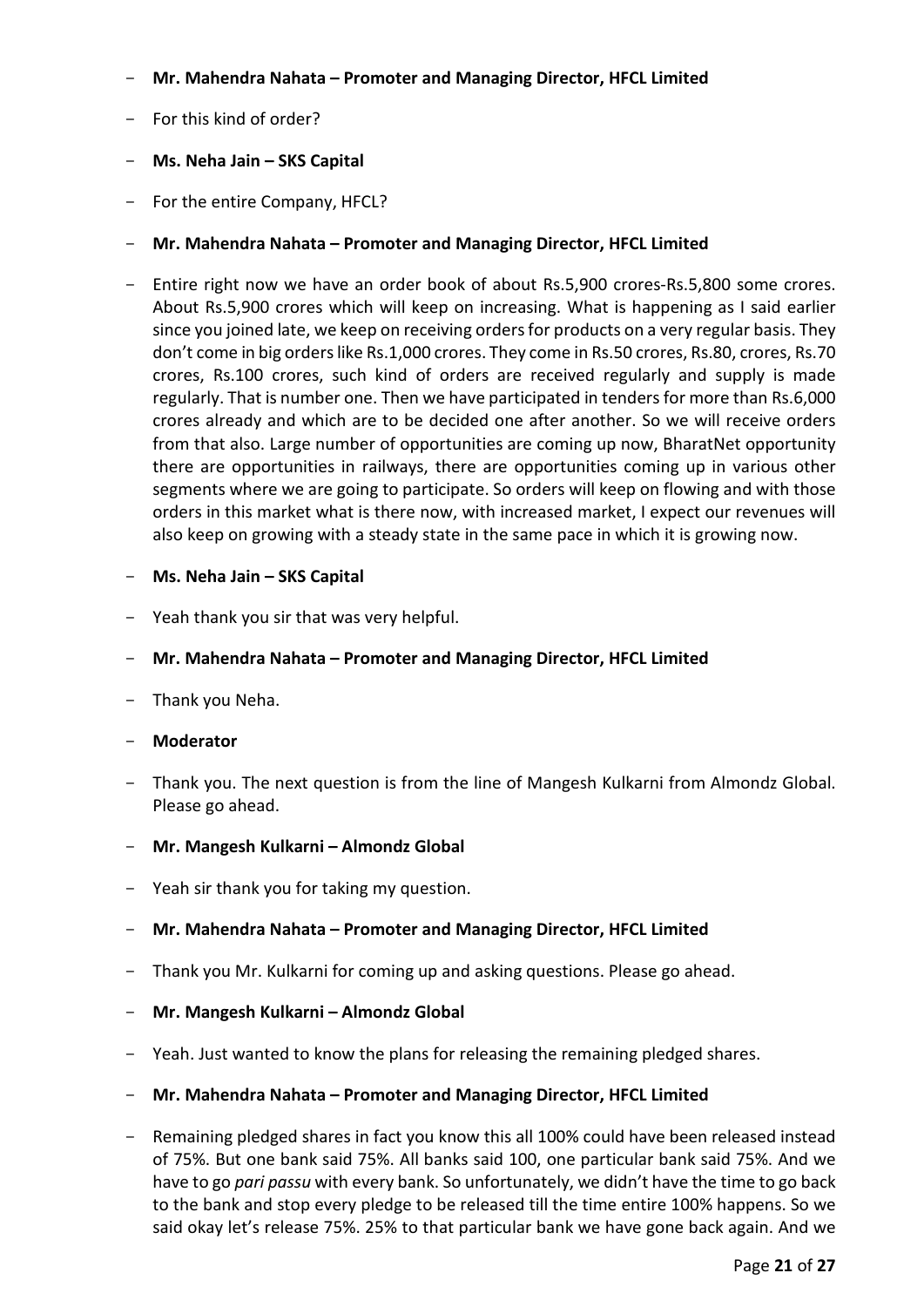hope that within a month or so or less than that, we will get that release of 25% also. But I promised to all my investors that pledge of the shares should be released. So 75% which is a very, very large quantity has already been released. And mind you even this 25%, there is no loan taken by the promoters against shares. These are all collaterals against the working capital loan or term loan which had been taken by the Company.

# - **Mr. Mangesh Kulkarni – Almondz Global**

- Right sir, thank you very much.

# - **Moderator**

- Thank you. The next question is from the line of Sapna Kamath from Narottam Family Office. Please go ahead.

# - **Ms. Sapna Kamath**

- Sir, good evening sir.

# - **Mr. Mahendra Nahata – Promoter and Managing Director, HFCL Limited**

- Yeah good evening Sapna, please go ahead.

# - **Ms. Sapna Kamath**

- Yeah. Sir I just have one question. Your presentation was very insightful so most of the questions are answered. But this turnkey contracts during the quarter we have seen a very sharp margin. What is the milestone achievements that led to this EBITDA margin improvement for that particular segment?

# - **Mr. Mahendra Nahata – Promoter and Managing Director, HFCL Limited**

- Sapna, it is more of a revenue mix. As I said earlier, some products have a higher profitability, some have a lower profitability. If you have kind of delivered more of software products in a particular month or particular quarter, there were higher profitably than hardware products. So the revenue mix keeps on changing and consequently there is always some variation in the margins also. Every year, every quarter they cannot remain constant. But one thing is sure, with our stress on more products, high profitable business, margins will keep on growing at a steady rate. Quarter to quarter it can be different.

# - **Ms. Sapna Kamath**

- Sure sir. And I understood about your product division. But I was a little curious about this turnkey contracts because there the jump is almost 400 bps from 10%, it was 14% or 14.5%. So that is why I was little curious as to what…
- **Mr. Mahendra Nahata – Promoter and Managing Director, HFCL Limited**
- It is a product mix. Nothing else on that.

# - **Ms. Sapna Kamath**

- Okay thanks, thanks a lot.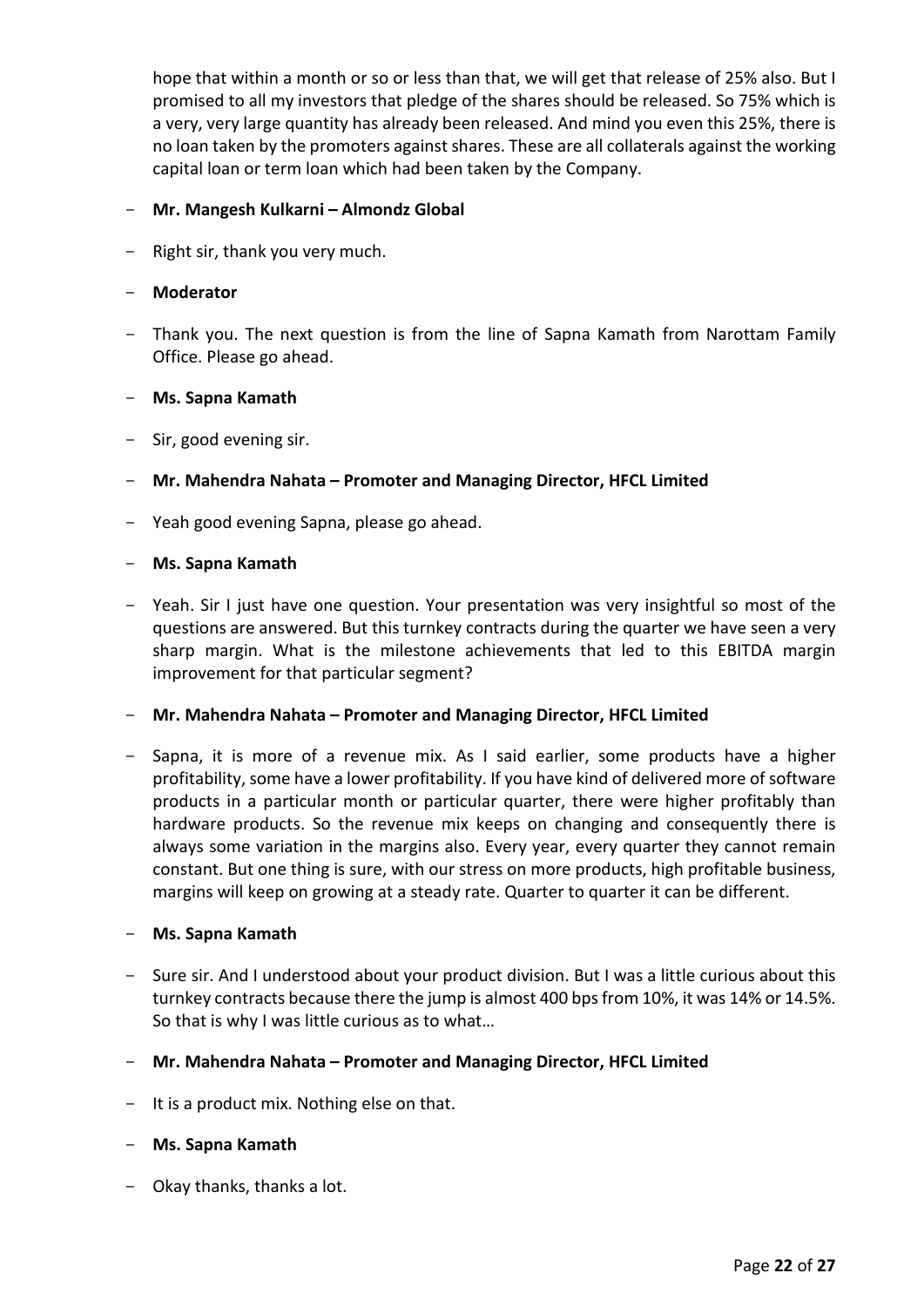# - **Moderator**

- Thank you. The next question is from the line of Ravi Mehta an individual investor. Please go ahead.
- **Mr. Ravi Mehta – Individual Investor**
- Sir I want to ask you about the defense order. When do you expect some sizeable order from your defense electronic fuses or software defined radios?
- **Mr. Mahendra Nahata – Promoter and Managing Director, HFCL Limited**
- Look, software defined radios are in development right now. Any order from them will take time, it will take time. But in electronic fuses tender we have already participated. Samples have arrived for offering to the army. We expect army to come back and ask for samples any time soon. I think it is being decided at the highest level. So once the samples are asked for and tested then orders would come. So any sizeable big order is expected only after few months. But yes some other products like you know night vision devices, which we have already participated in the tenders we expect those to be rolled out sooner because the testing is currently going on. Tests are going on in different army facilities and we expect those orders to be received a little sooner than the fuses.

# - **Mr. Ravi Mehta – Individual Investor**

- So in this year we can expect night device vision order?
- **Mr. Mahendra Nahata – Promoter and Managing Director, HFCL Limited**
- Yes, this year we can expect. Yes. Some small orders have already come but larger orders we can expect this year. Absolutely.

# - **Mr. Ravi Mehta – Individual Investor**

- Okay sir. Thank you sir.

# - **Moderator**

- Thank you. The next question is from the line of Deepak Mehta, an individual investor. Please go ahead.
- **Mr. Deepak Mehta – Individual Investor**
- Yeah, thanks for the opportunity. Good evening sir.
- **Mr. Mahendra Nahata – Promoter and Managing Director, HFCL Limited**
- Good evening Deepak.
- **Mr. Deepak Mehta – Individual Investor**
- Yeah. I want to congratulate first of all management and you for walking the talk, what we have been talking, I think we have been executing very well. And I think our Company is on the inflection point and we can say that we have already started HFCL 2.0 and this will go long, long, long way. So my question is around 5G sir. For 5G what kind of products, we will be offering. I think we have optical cable which we will be using in 5G and second we have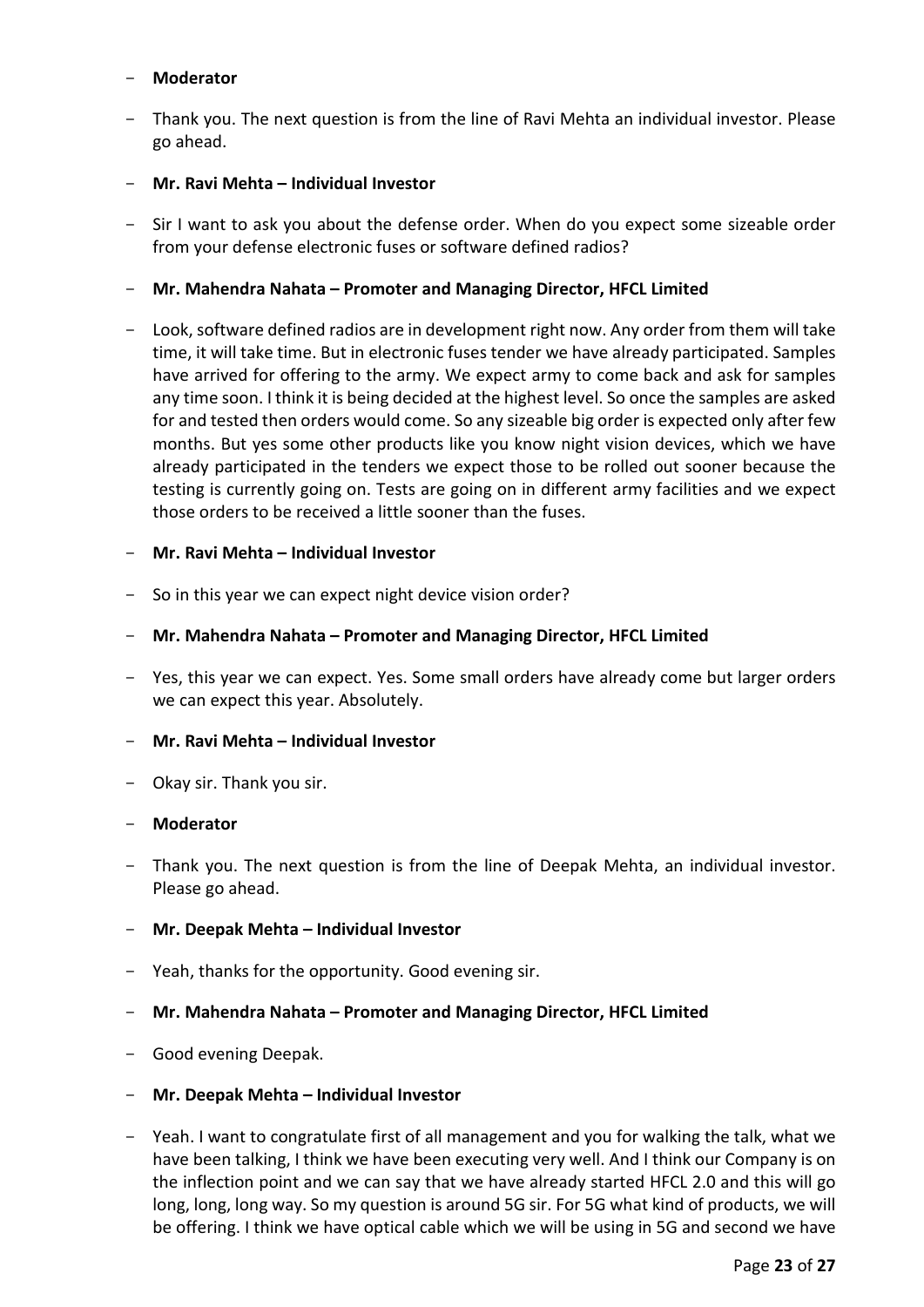5G cell points. So if you can throw some light on the products and service offering, what will be the role of R&D offices, and how we are attracting the right talent for right execution sir from 5G point.

# - **Mr. Mahendra Nahata – Promoter and Managing Director, HFCL Limited**

- Thanks a lot for your phrase walking the talk. I really appreciate that, I said that product mix will change, it is changing. I said that margin increase will happen it is happening. I said the pledge of the shares would be released, it has happened. So walking the talk is really the right word and thanks for saying this phrase. Number one.
- Number two, for 5G as I said earlier fiber optic cable is one of them. You know what we have done in the Company, tried to create a range of products which would be required for 5G business, 5G network. Number one, fiber optic cable which will be required in large quantities. Number two, cell-side radios which is access, radio access network what we call it which is fitted in the towers which you see in different places. Which included macro cell which is a large cell. Then, there is small cell both indoors and outdoors. Those are required in huge numbers as I explained earlier. Then the routers and the cell side routers which are fronthaul gateway. These are some of the products which we are designing which are required in large number in 5G networks. So this is not the end of the list. There are many more products required. But these products will be required in huge quantities. And this is what we are working on. This is what we would be offering to our customers. That is number one in terms of products. Second we are also going to do which I did not talk earlier in my presentation but let me tell you now, we are also going to develop a system integration division totally devoted to 5G. Again why it is system integration division now? Because as you would have read in many newspapers or the magazines or internet, 5G network is going towards open RAN, open radio access network. Earlier it used to be same supplier supplying core and access network. Now it has been disaggregated. Networks are disaggregated. Radio access network can be from one supplier, core from another supplier, transmission could be from third supplier. Now if you have multiple suppliers in a network then you need a good system integrator to integrate the entire network and make work as a singular network. That capability we are developing now because we believe in an open RAN environment of 5G. Very large amount of services would be required for system integration, and let me tell you I am already in touch with number of multi-nationals also, who want that kind of system integration services from us in India and abroad, and we would be in touch with operator also in coming times to offer these System Integration services and these SI services right now I am not projecting any number, but I have very high expectation from this division which would start operations by Q3 or the beginning of Q4 of this year and though we have not projected any number in our AOP from this divisions not in this year, definitely we do not know what it would be in the next year but we have, I have good expectations from my SI division to get reasonable revenue and profitability from India and abroad both, particularly dedicated to system integration business of 5G network for the reason which I explained to you, open networks, where we have, multiple suppliers so you need a good system integrator.

# - **Mr. Deepak Mehta – Individual Investor**

- Thank you so much sir. And my last question is around the product side. So you have said that it is around 30% of our total revenue. So I am not sure if you can tell me what is the total addressable market for our products?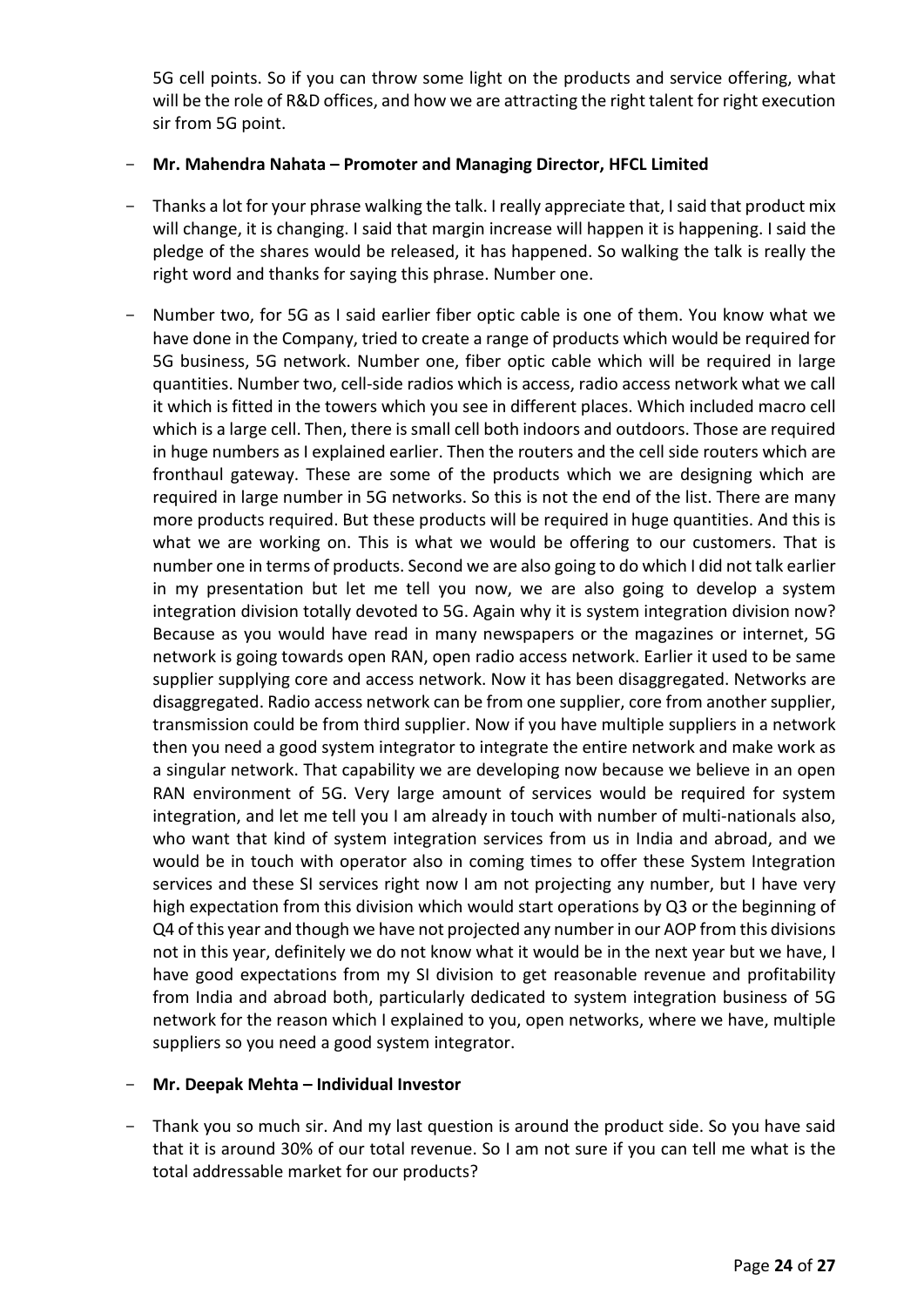- Addressable market is Rs.1,000s of crores. I can tell you it is Rs.1,000s of crores. Addressable market worldwide would be billions of dollars. So that is not relevant for us that we are not looking for that kind of a market worldwide or that but India also it is Rs.1,000s of crores.
- **Mr. Deepak Mehta – Individual Investor**
- Okay and I believe that we will be competitive in terms of globally in terms of price and product quality.
- **Mr. Mahendra Nahata – Promoter and Managing Director, HFCL Limited**
- Yes absolutely. I will give you two examples. While this cable business we are competitive, we are exporting, we are selling in India most competitively. Wi-Fi, for example, we have designed, we are selling in good quantity in India. Good quantity in competition with multinationals, No problem.
- **Mr. Deepak Mehta – Individual Investor**
- Sir what will be the role of Qualcomm partnership in the 5G?

# - **Mr. Mahendra Nahata – Promoter and Managing Director, HFCL Limited**

- Qualcomm partnership in technology in shape of chips and all that, all means the basic chip set, the basic semi-conductors comes from Qualcomm. And the entire product is designed around that. Qualcomm or you know some cases it could be some other suppliers also. Not necessarily Qualcomm. But yes Qualcomm being the main developer in the wireless technology, chip sets and the semiconductors come from Qualcomm around which you build up the entire box or the equipment where Qualcomm gives you active help and support.
- **Mr. Deepak Mehta – Individual Investor**
- Okay thank you so much sir. I wish you best of luck and best of health.
- **Mr. Mahendra Nahata – Promoter and Managing Director, HFCL Limited**
- Thank you. And I wish all of you best of health.

# - **Moderator**

- Thank you. The next question is from the line of Ankit Pandey from Quant Money Managers. Please go ahead.
- **Mr. Ankit Pandey – Quant Money Managers**
- Hi thank you for taking my questions. Many congratulations on a good quarter. But sir just taking a step back if you could just tell me what is the underlying growth rate that we are experiencing right now during the last…
- **Mr. Ankit Pandey – Quant Money Managers**
- Yeah, I was just saying that if you could just talk about the underlying growth rate that we are experiencing in the business right now. Of course comparable production is different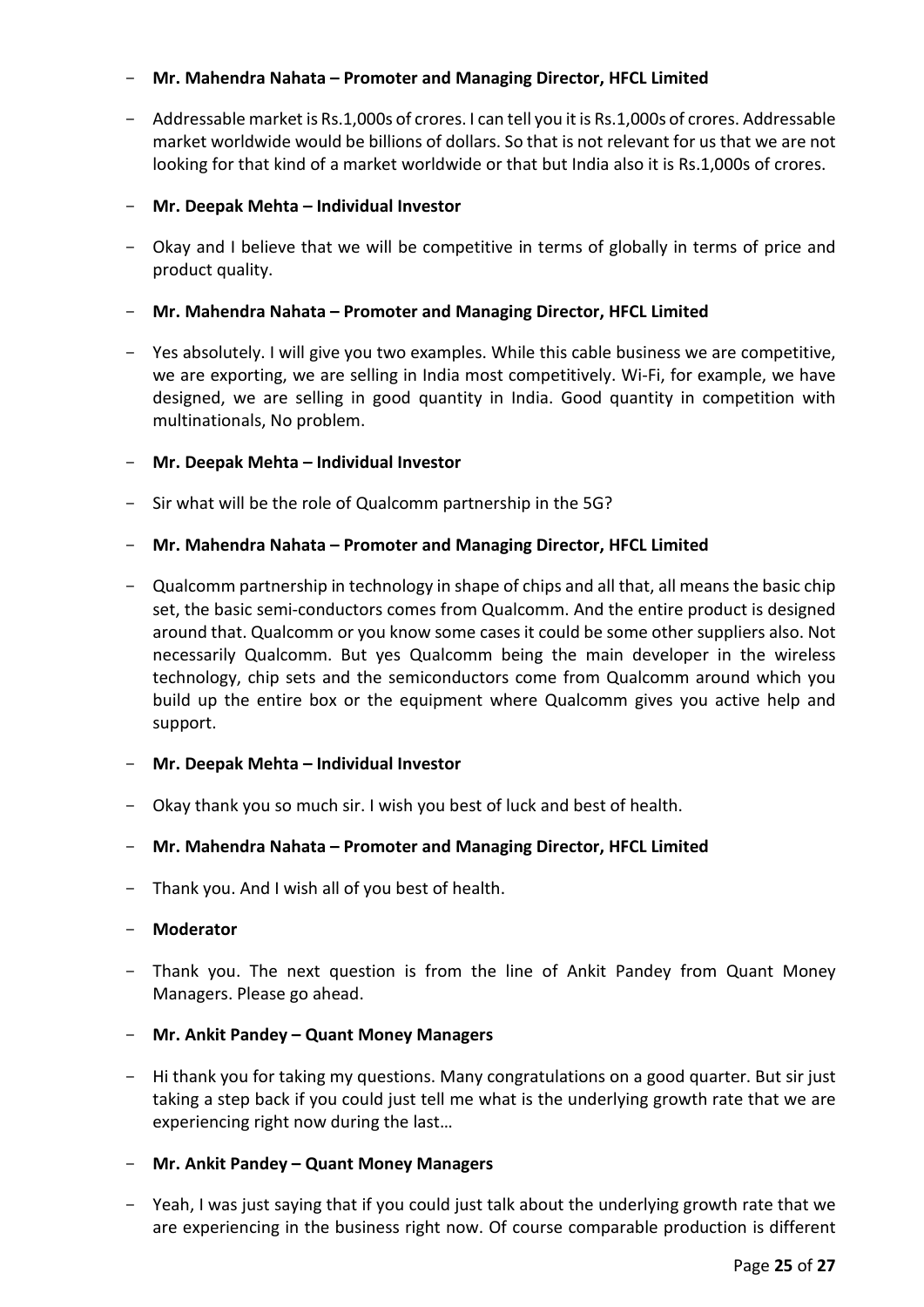but hard to decide, but let us say in the month of June and this month of July, what is the underlying growth rate? Are we experiencing like 10-15% or higher growth rates? What are the growth rates in the business right now?

# - **Mr. Mahendra Nahata – Promoter and Managing Director, HFCL Limited**

- Look you know on an overall year to year basis as I said, 15-20% growth rate would be there. Quarter to quarter it could vary, reason being, for example, you know, this is the rainy season. Some parts of the Country with monsoon winds, our network laying may suffer. So those may not be as much as you would be able to see in quarter 3 or 4. Quarter 4 has always seen higher revenue because at that point of time the working conditions are much better and work happens all around the place. So quarter to quarter there may be somewhat less or more, but on overall basis you would find this year we expect to get a growth of 15 to 20% in revenue.

# - **Mr. Ankit Pandey – Quant Money Managers**

Thanks for that. Also sir what is the receivables positon right now? And do we expect to significantly improve upon the situation by the end of the financial year.

# - **Mr. Mahendra Nahata – Promoter and Managing Director, HFCL Limited**

- See I will tell you receivables right now remains at about Rs.3,053 crores as against what we had Rs.3,056 crores at the end of March. Which means practically you can say whatever was the revenue of this current quarter has been realized. Not the same revenue but last quarter or before that quarter it has been realized. So current working capital cycle what we have right now is about 90 days. But as I said the milestones need to be complete for realizing revenue. Now we are in that phase trying to complete the milestones as soon as possible in the defense contracts. I cannot name the commands and course for security reasons but I can tell you we have setup our targets  $15<sup>th</sup>$  august,  $30<sup>th</sup>$  August,  $30<sup>th</sup>$ September, 30<sup>th</sup> October, like up to December to complete various parts of the network for the defense forces and realize our revenue out of that. I think from quarter 3 onwards you would see significant amount of receivables coming down because of these milestones getting completed and money being received significant amount of receivables will start coming down from Q3.

# - **Mr. Ankit Pandey – Quant Money Managers**

- That is much appreciated, thank you. Could you just repeat the receivables number exactly? Now versus March.

# - **Mr. Mahendra Nahata – Promoter and Managing Director, HFCL Limited**

- It is almost the same. Rs.3,053 crores now, which was Rs.3,056 crores in March. Whatever is the revenue, the current year has been realized. Not the same deliveries but last quarter or before that quarter but you know realization is about Rs.1,200 crores in the current quarter you can say that.

# - **Mr. Ankit Pandey – Quant Money Managers**

- And if you could just talk a little bit about the receivable situation in BSNL accounts standalone BSNL account. And also the traction that we are receiving in exports and whether we can meet that target that we have stated before in exports.